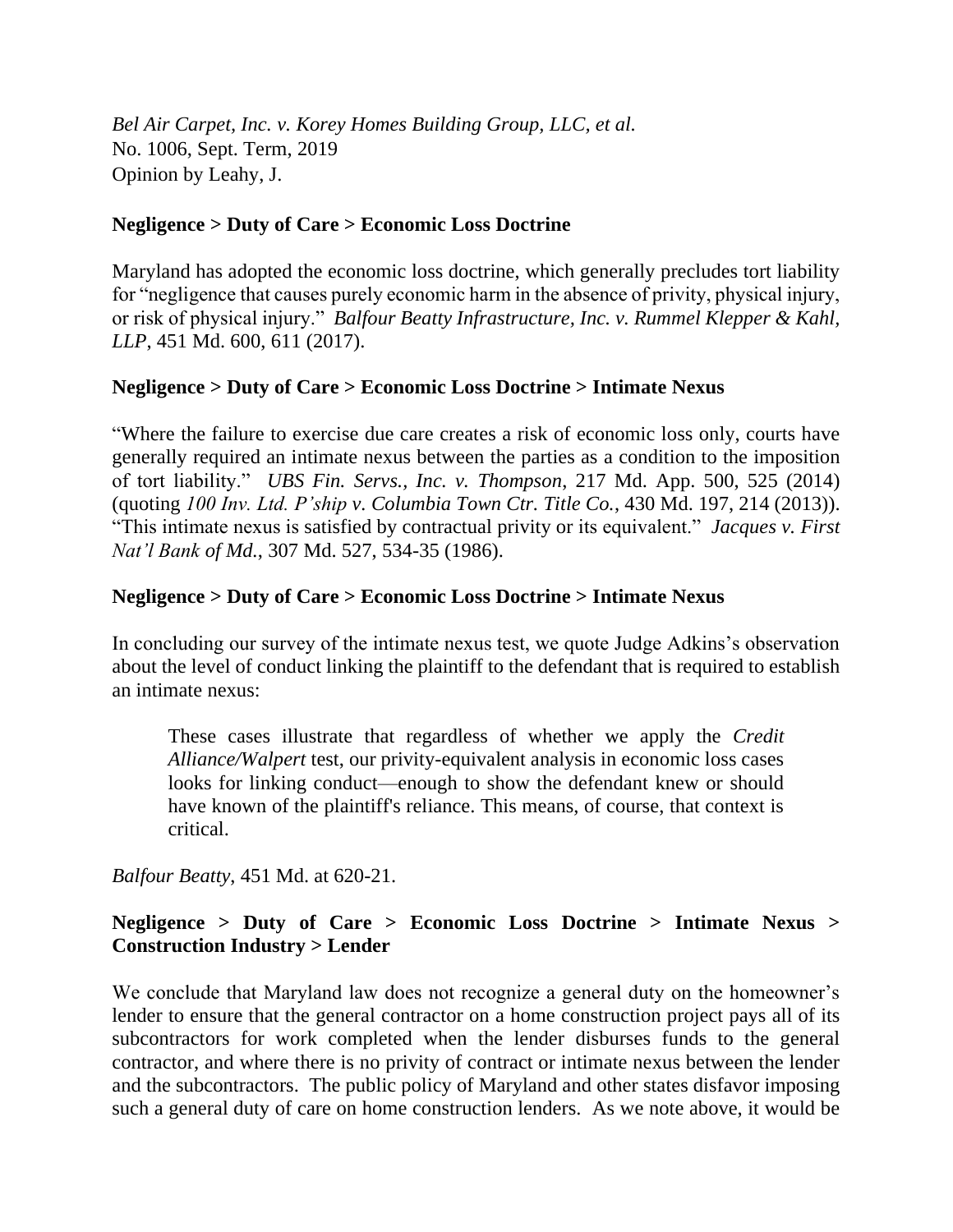"manifestly unfair" to make lenders the "insurer of the subcontractors' interests" by imposing a general duty on lenders to ensure that general contractors properly pay unknown subcontractors for their work. *See Richard F. Kline, Inc. v. Signet Bank/Maryland*, 102 Md. App. 727, 733 (1995).

# **Negligence > Duty of Care > Economic Loss Doctrine > Intimate Nexus > Pleading Requirements**

We hold that Bel Air Carpet has failed to allege a cognizable duty of care owed to it by Hamilton Bank because Bel Air Carpet does not allege privity or any equivalent intimate nexus in the complaint. The complaint does not allege the necessary "linking conduct" between the parties to justify Bel Air Carpet's reliance that Hamilton Bank would ensure that its borrower's funds were paid to Bel Air Carpet.

# **Negligence > Duty of Care > Economic Loss Doctrine > Intimate Nexus > Pleading Requirements**

As our review of our cases requiring an intimate nexus highlights, the plaintiff must allege "linking conduct" sufficient to "show the defendant knew or should have known of the plaintiff's reliance." *Balfour Beatty*, 451 Md. at 620-21. Nowhere in the complaint does Bel Air Carpet allege that Hamilton Bank made a specific promise or representation to perform an obligation for Bel Air Carpet's benefit or that Hamilton Bank knew that Bel Air Carpet was relying on it. Bel Air Carpet seeks to cure this defect by asserting a broadbased standard in the construction industry. Unfortunately for Bel Air Carpet, neither Maryland nor most other states recognize such a broad-based duty of care that requires a lender to ensure that subcontractors and suppliers are paid.

## **Negligence > Duty of Care**

Although it may be foreseeable that Hamilton Bank's failure to request mechanic's lien releases or inspect the properties could harm Bel Air Carpet, unless Hamilton Bank owes Bel Air Carpet a duty, Hamilton Bank cannot be liable to Bel Air Carpet in negligence. *Ashburn v. Anne Arundel Co.*, 306 Md. 617, 628 (1986) ("[T]here is no duty to control a third person's conduct so as to prevent personal harm to another, unless a 'special relationship' exists either between the actor and the third person or between the actor and the person injured.").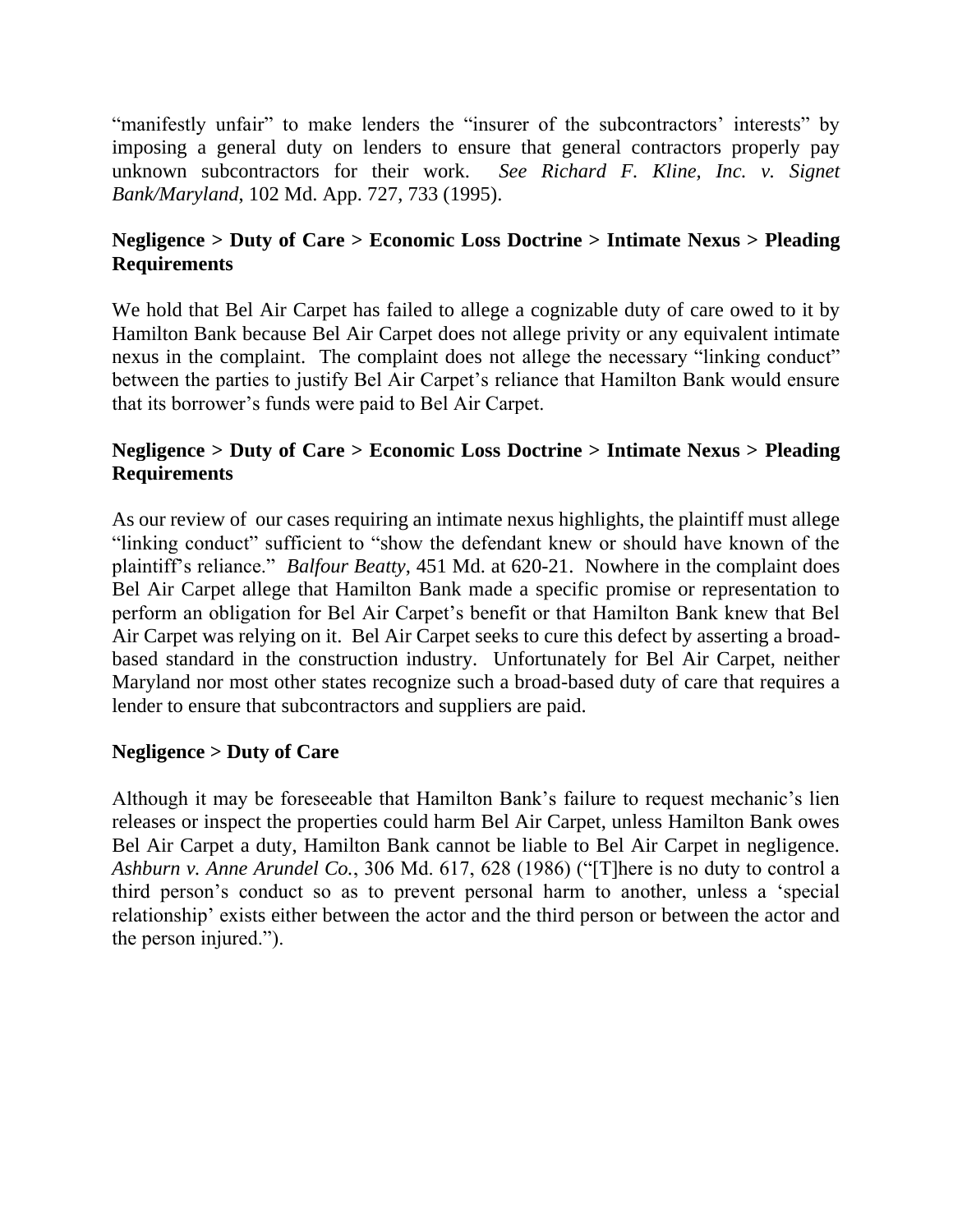Circuit Court for Harford County Case No. C-12-CV-19-000151

## REPORTED

## IN THE COURT OF SPECIAL APPEALS

## OF MARYLAND

No. 1006

September Term, 2019 \_\_\_\_\_\_\_\_\_\_\_\_\_\_\_\_\_\_\_\_\_\_\_\_\_\_\_\_\_\_\_\_\_\_\_\_\_\_

BEL AIR CARPET, INC.

v.

KOREY HOMES BUILDING GROUP, LLC, ET AL.

\_\_\_\_\_\_\_\_\_\_\_\_\_\_\_\_\_\_\_\_\_\_\_\_\_\_\_\_\_\_\_\_\_\_\_\_\_\_

Kehoe, Nazarian, Leahy,

JJ. \_\_\_\_\_\_\_\_\_\_\_\_\_\_\_\_\_\_\_\_\_\_\_\_\_\_\_\_\_\_\_\_\_\_\_\_\_\_

Opinion by Leahy, J. \_\_\_\_\_\_\_\_\_\_\_\_\_\_\_\_\_\_\_\_\_\_\_\_\_\_\_\_\_\_\_\_\_\_\_\_\_\_

Filed: January 28, 2021

Pursuant to Maryland Uniform Electronic Legal Materials Act (§§ 10-1601 et seq. of the State Government Article) this document is authentic.



2021-04-30 15:00-04:00

Suzanne C. Johnson, Clerk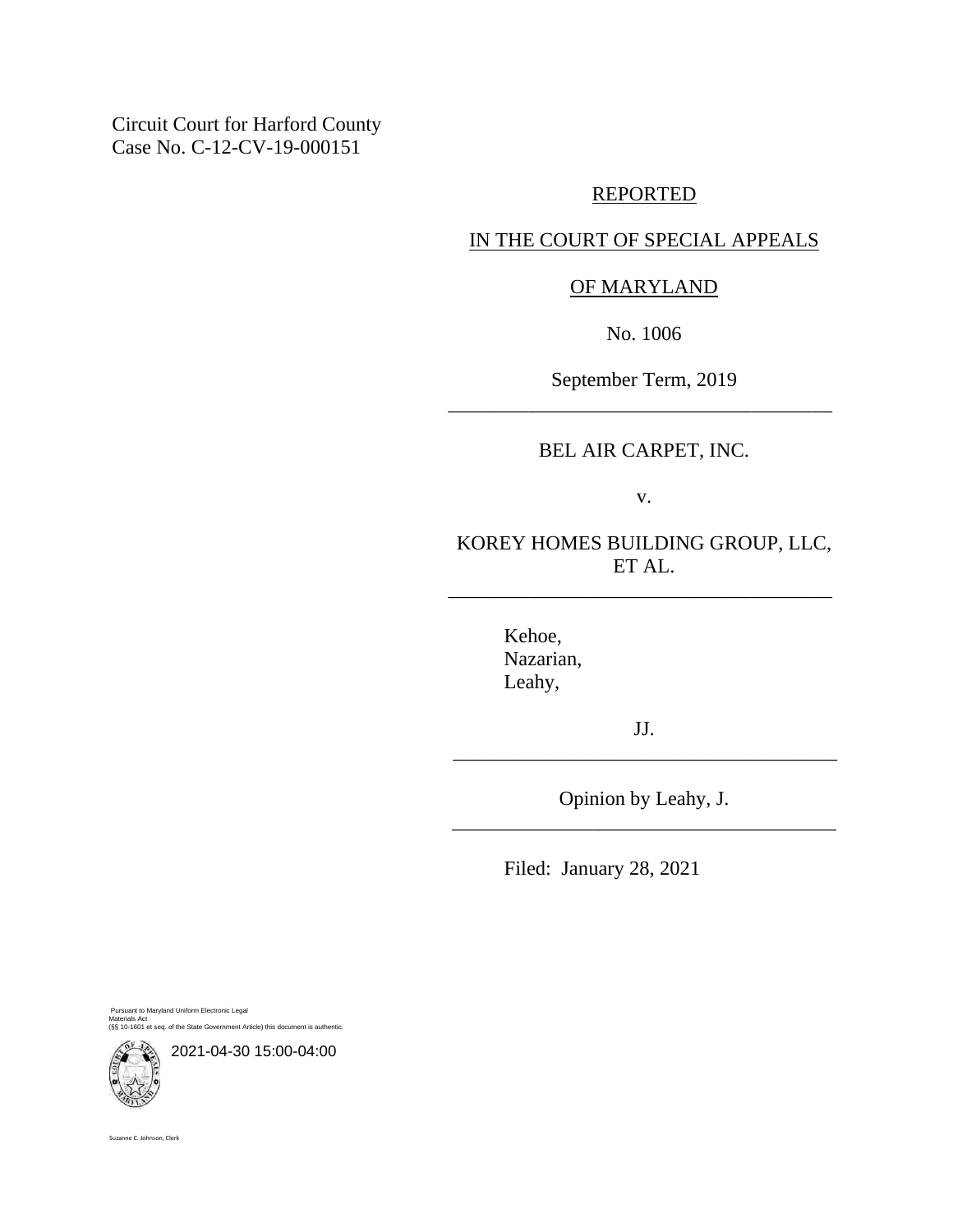The underlying lawsuit was brought by a subcontractor in the construction industry left unpaid at the end of a construction project.<sup>1</sup> Appellant Bel Air Carpet, Inc. ("Bel Air Carpet") was one of the last subcontractors to complete work on a series of new homes built by Korey Home Building Group, LLC ("Korey Homes"), a custom home builder with its principal place of business in Harford County. Bel Air Carpet filed a negligence action to recover damages in the Circuit Court for Harford County against Korey Homes and several other defendants. This appeal concerns just one of the defendants in that action appellee Hamilton Bank. 2

The trial court granted Hamilton Bank's motion to dismiss the single count of negligence against it on the ground that the complaint failed to state a claim because Bel Air Carpet failed to allege any contractual relationship or intimate nexus between it and Hamilton Bank to establish a duty of care. Upon a consent motion, the circuit court certified its order as final and appealable under Maryland Rule 2-602(b).

<sup>&</sup>lt;sup>1</sup> Maryland has been grappling with the problem of unpaid contractors on construction projects since the time it became the seventh state to ratify the U.S. Constitution in 1788. The General Assembly enacted the first mechanic's lien law in the United States in December 1791 to encourage the building of Washington, D.C. by granting contractors the ability to obtain a lien on property to ensure payment for their work on a project. 1791 Md. Laws Ch. 45, § 10.

 $2$  After the litigation was commenced, Orrstown Financial Services, Inc., the holding company for Orrstown Bank, acquired Hamilton Bancorp, Inc., which operated Hamilton Bank. Hamilton Bank is now known as Orrstown Bank. To avoid confusion, as the parties adopt in their briefs, we will continue to refer to the successor entity as Hamilton Bank.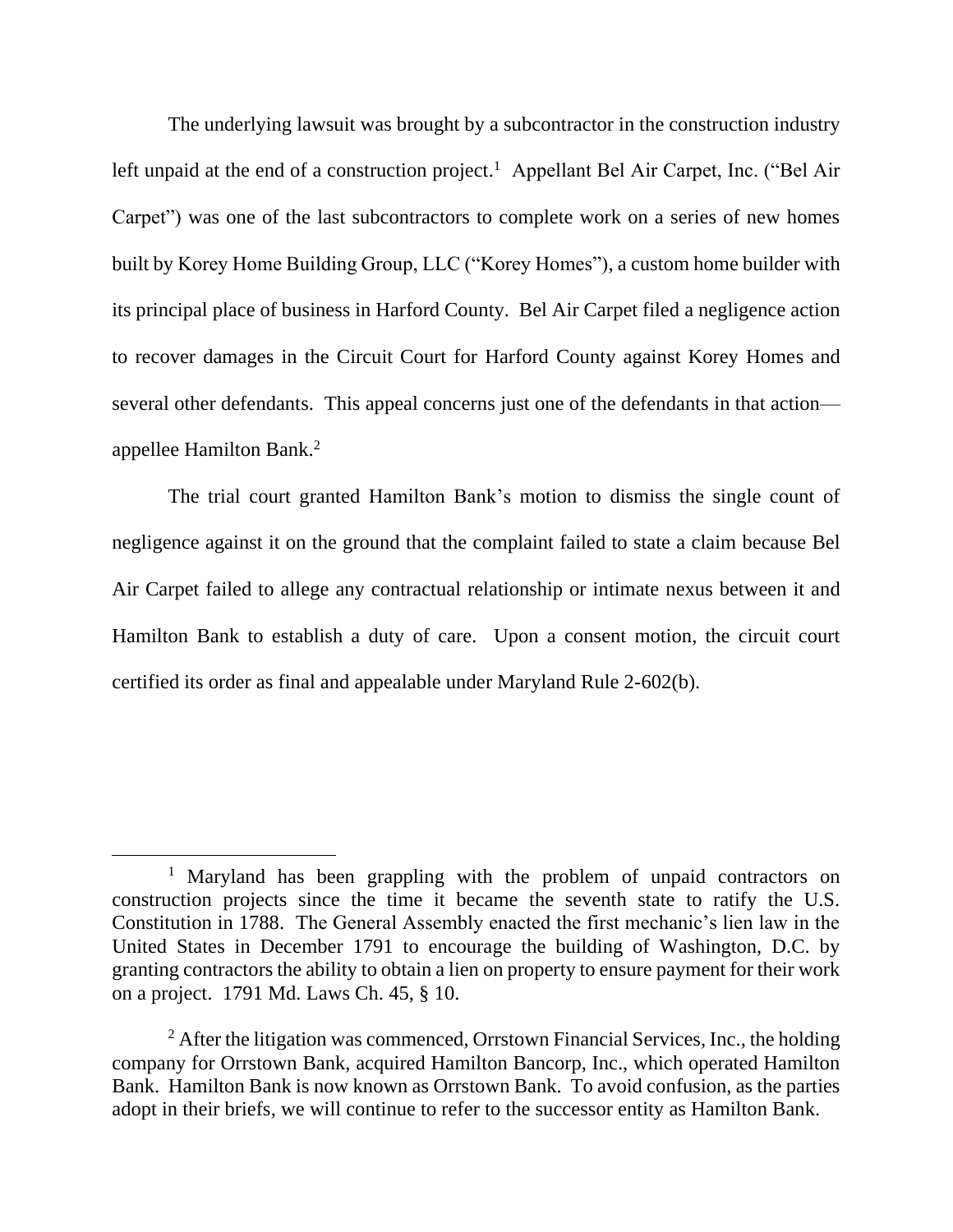Bel Air Carpet presents two questions for our review, $3$  which we have recast as follows:

- I. Did the circuit court err in dismissing the negligence count against Hamilton Bank by finding, as a matter of law, that Hamilton Bank did not owe a duty of care to Bel Air Carpet?
- II. Did the circuit court err or abuse its discretion in dismissing the negligence count against Hamilton Bank prior to discovery?

Bel Air Carpet urges that we hold that Hamilton Bank owed a duty of care to the subcontractors of Korey Homes to ensure they were paid under the theory that Hamilton Bank should have required mechanics lien releases from all subcontractors and conducted independent inspections of the work. Maryland law does not support the imposition of such a duty, and we cannot step beyond the statutes and cases that the Maryland General Assembly and our Courts have established to create one. We further note that, because the existence of a duty is a legal determination, the circuit court did not abuse its discretion in dismissing the negligence count prior to discovery. Consequently, we affirm the judgment of the circuit court.

2. Did the lower court err when it dismissed Bel Air Carpet's claim for negligence prior to discovery?"

<sup>&</sup>lt;sup>3</sup> The questions presented in Bel Air Carpet's opening brief are:

<sup>&</sup>quot;1. Whether a construction lender owes a duty of care to a subcontractor where that bank releases funds to a general contractor, a portion of which belongs to the subcontractor, without requiring lien releases from subcontractors or conducting inspections to ensure the work on the custom home had been completed, which are both standard lending industry practices and a contractual condition precedent to releasing the funds to the general contractor?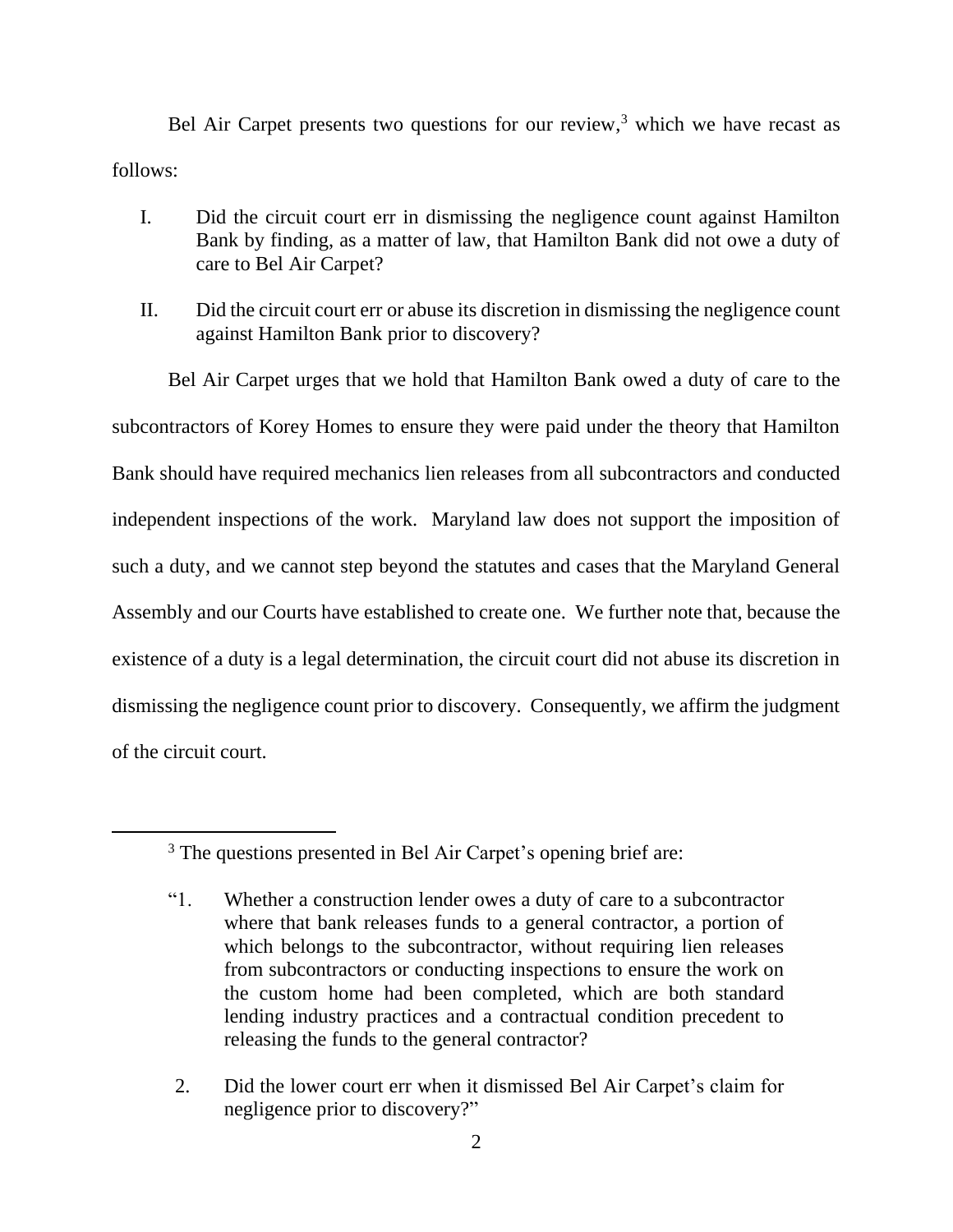### **BACKGROUND**<sup>4</sup>

Bel Air Carpet sells and installs flooring materials, including carpet, hardwood flooring and ceramic tile. As stated in Bel Air Carpet's complaint, "[f]rom on or about March 28, 2018 through July 14, 2018, [Bel Air Carpet] and Korey Homes entered into a contract whereby [Bel Air Carpet] provided materials and labor for the installation of flooring and wall materials to all of Korey Homes' private custom home contracts based upon building specifications provided by Korey Homes[.]" In total, Korey Homes placed orders to Bel Air Carpet to provide labor and material to install flooring at twelve different custom homes in Harford and Baltimore Counties. In return, Korey Homes "agreed to pay [Bel Air Carpet] out of the sums obtained either directly from the homeowners or through draws issued from the buyers' lenders, the collective sum of three-hundred thirteen thousand, nine-hundred dollars and fifty-two cents (\$313,900.52) for all materials and labor."

Hamilton Bank financed seven of the twelve custom homes for which Bel Air Carpet supplied and installed flooring and related materials. Bel Air Carpet provided invoices to Korey Homes for its work on the seven homes financed by Hamilton Bank. These invoices totaled \$171,167.29.

<sup>&</sup>lt;sup>4</sup> As this appeal is from the grant of a motion to dismiss the negligence count for failure to state a claim upon which relief can be granted, the evidentiary background will "assume the truth of all well-pleaded facts and allegations in the complaint." *Lloyd v. Gen. Motors Corp.,* 397 Md. 108, 121 (2007) (citing *Morris v. Osmose Wood Preserving,* 340 Md. 519, 531 (1995)).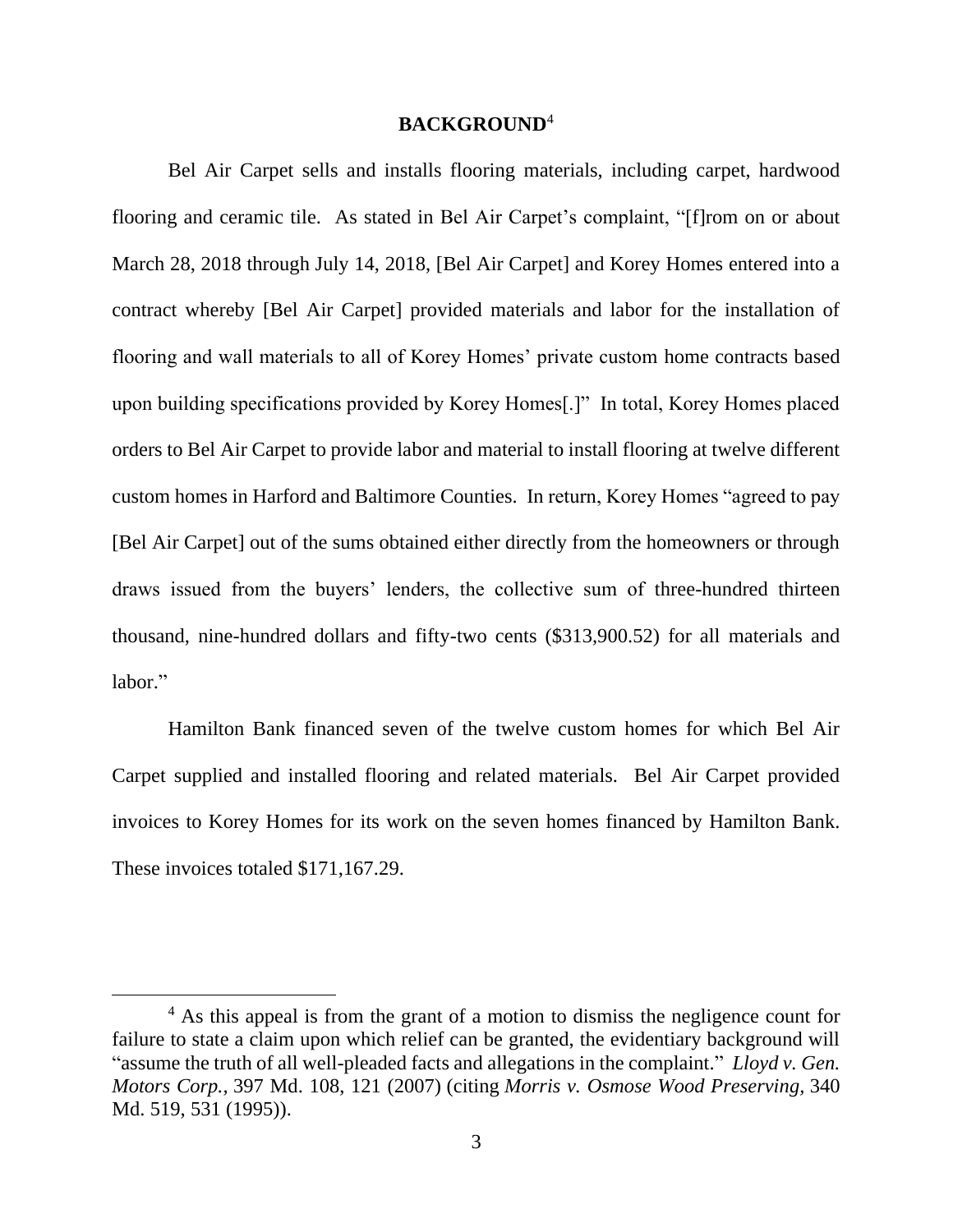Bel Air Carpet avers that it "provided all of the requested materials and labor" and "completed the work" for the twelve homes "in a good and workmanlike fashion." Despite submitting invoices for this work, Korey Homes never paid Bel Air Carpet.

### **Mechanic's Liens**

In an attempt to recover its losses, Bel Air Carpet "retained  $\Box$  counsel to protect its rights utilizing the Maryland Mechanic's Lien Statute in order to obtain payment of its outstanding invoices." In response, Korey Homes held a meeting on September 28, 2018 with approximately twenty subcontractors and informed them that Korey Homes had no funds to pay the amounts owed. However, Korey Homes also assured the subcontractors that it would contact each subcontractor to devise a plan to pay their invoices, although most invoices would need to be reduced. Korey Homes "implored the subcontractors in attendance to continue to work on Korey Homes' contracts and to refrain from filing mechanic's liens because the subcontractors, including [Bel Air Carpet], would receive 'pennies on the dollar' from the homeowners and because it was not the buyers' fault that Korey Homes did not pay the subcontractors[.]" Less than a week later, "on or about October 2, 2018, Korey Homes shuttered its doors and never communicated further with [Bel Air Carpet]."

## **Complaint**

On February 15, 2019, Bel Air Carpet filed a seven-count complaint in the Circuit Court for Harford County against Korey Homes, the individual members of Korey Homes—Korey and Stacy Smith, and Hamilton Bank. The first six counts of the complaint included a breach of contract claim against Korey Homes and a variety of counts against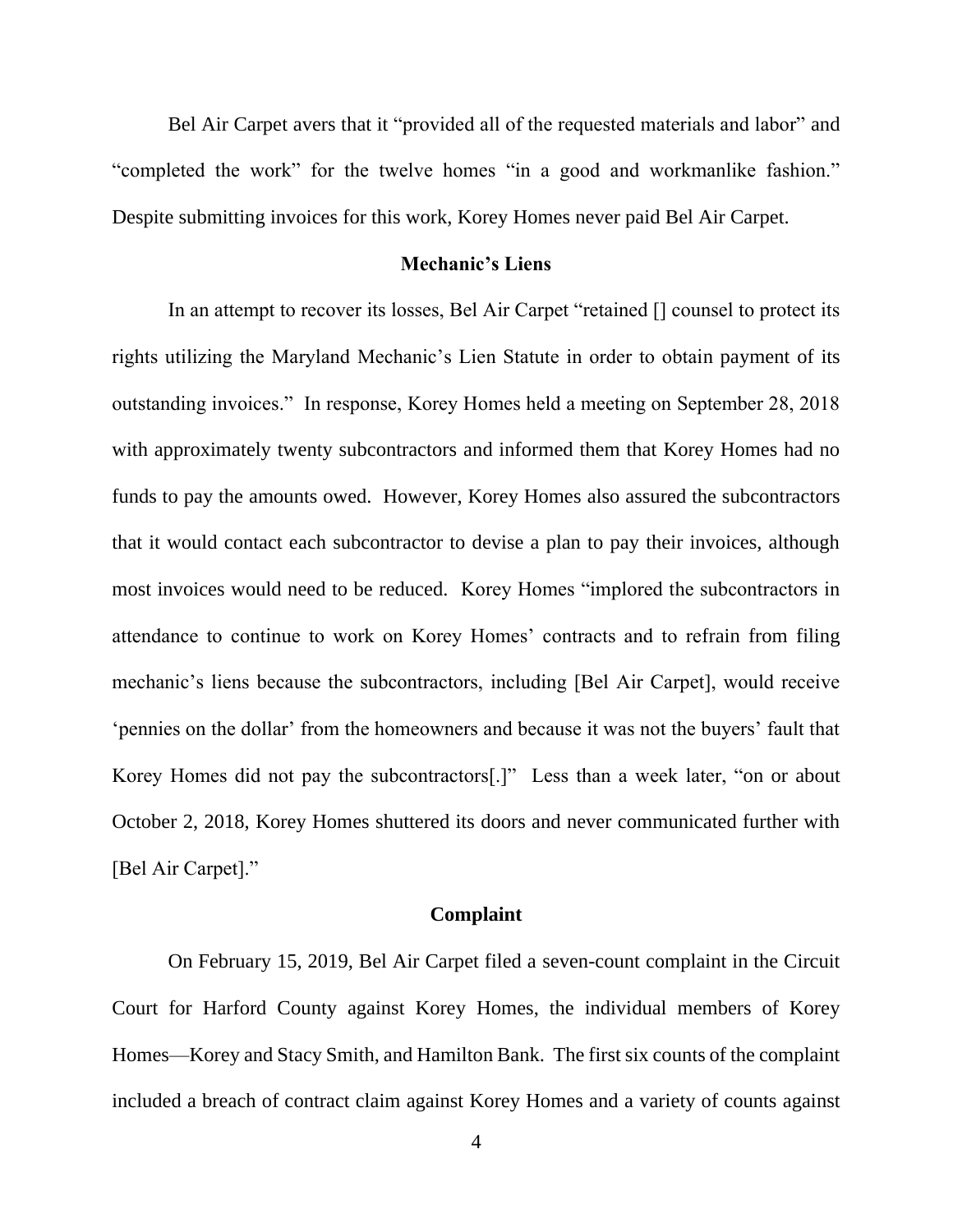both Korey Homes and Korey and Stacy Smith: trover and conversion; constructive fraud and breach of fiduciary duty; intentional misrepresentation (fraud and deceit); violation of the Maryland Construction Trust Statute; and violation of the Maryland Custom Home Protection Act. The seventh count asserted a negligence claim against Hamilton Bank.

In its complaint, Bel Air Carpet alleged the following pertinent facts concerning

Hamilton Bank under the heading "Facts":

- Korey Homes and Hamilton Bank had a relationship in which Hamilton Bank ignored most, if not all, standard financial practices in disbursing construction loan funds to Korey Homes on behalf of its borrowers. For example, Hamilton Bank did not require Korey Homes, Korey [Smith], or Stacy [Smith] . . . to obtain Mechanic's Lien Releases from its subcontractors before Hamilton Bank would issue draws to Korey Homes despite Hamilton Bank's explicit requirement that releases were a condition precedent to Korey Homes receiving draws. Hamilton Bank never required Korey Homes to furnish requisition orders prior to disbursement, which was also a condition precedent to Hamilton Bank issuing draws. Indeed, Hamilton did not require Korey Homes to show any evidence that Korey Homes completed its work or paid its subcontractors before Hamilton released additional funds to Korey Homes.
- In contrast to Hamilton Bank, other lenders required Korey Homes to obtain and forward Mechanic's Lien Releases before releasing draws.
- Hamilton Bank issued wires of its borrowers' funds based only [on] a phone call from Korey [Smith], without additional documentation from Korey Homes.
- Hamilton Bank wired hundreds of thousands of dollars to Korey Homes, some of which [Bel Air Carpet] had earned and was entitled to, into Korey Homes' operating account without obtaining any accountability from Korey Homes that Korey Homes used that money to pay its subcontractors.

In its negligence count against Hamilton Bank, Bel Air Carpet asserted that "Hamilton Bank owed a duty of care to [Bel Air Carpet] to ensure that the funds it disbursed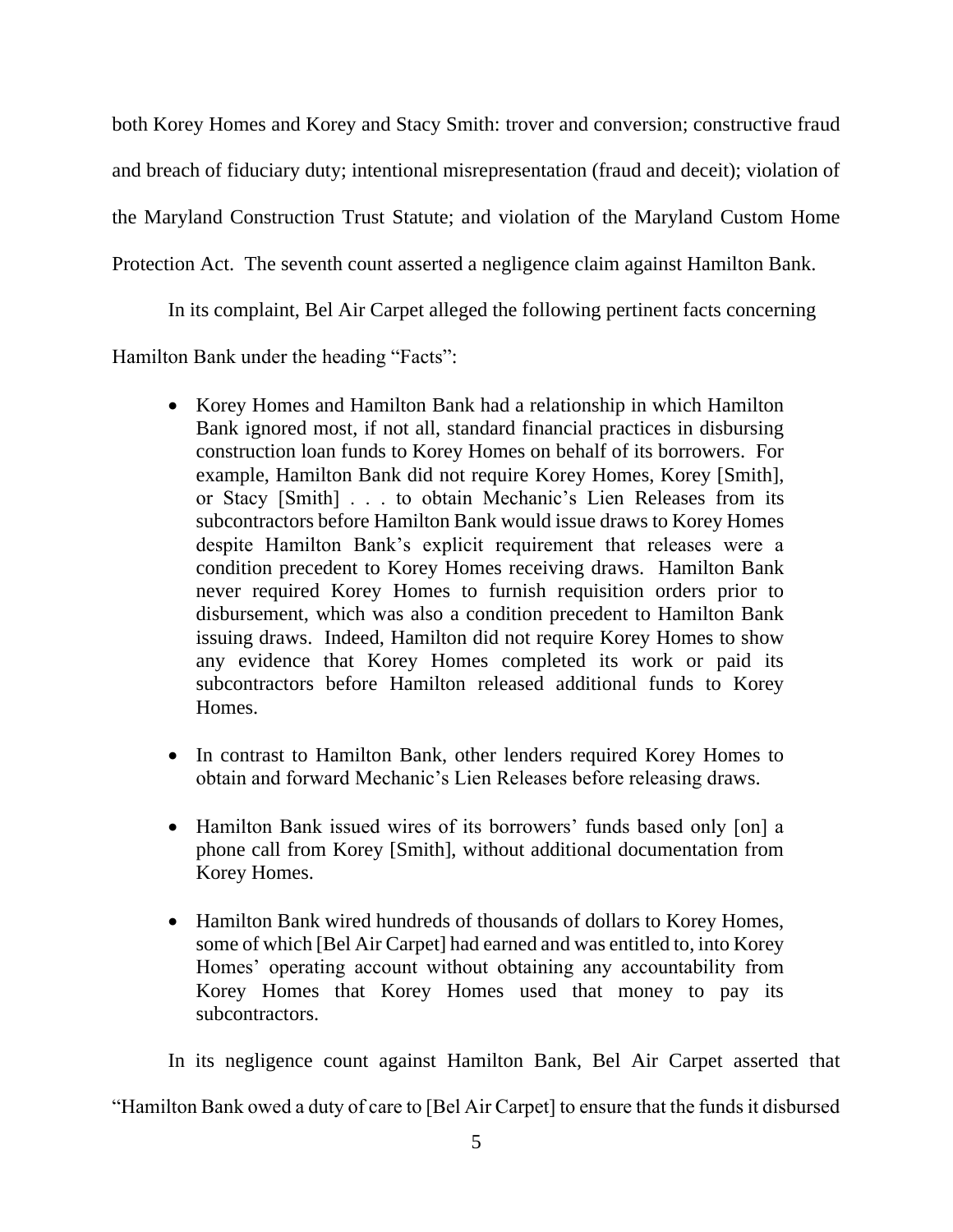to Korey Homes w[ere], in fact, paid to [Bel Air Carpet]." Hamilton Bank breached its duty to Bel Air Carpet "by failing to obtain Mechanic's Lien Releases . . . for work performed and materials provided to its borrowers' custom homes," which was "standard industry practice." Bel Air Carpet claimed that their "losses proximately resulted from Hamilton Bank's breach of its duty of care."

### **Motion to Dismiss**

On March 19, 2019, Hamilton Bank filed a motion to dismiss in the circuit court. In its memorandum in support of this motion, Hamilton Bank argued that Bel Air Carpet could not "prevail on its negligence claim against Hamilton Bank as a matter of law because Hamilton Bank had no obligation to ensure that Korey Homes paid subcontractors such as Bel Air [Carpet]."

Invoking the economic loss rule as articulated in *Jacques v. First National Bank of Maryland*, 307 Md. 527, 534 (1986), Hamilton Bank asserted that "[i]t is well-settled that, '[w]here the failure to exercise due care creates a risk of economic loss only, courts have generally required an intimate nexus between the parties as a condition to the imposition of tort liability.'" According to Hamilton Bank, due to the intimate nexus requirement, "courts have generally concluded that a lender does not owe a duty of care to noncustomers such as Bel Air [Carpet]." Hamilton Bank averred that it did not have a contract with Bel Air Carpet and that Bel Air Carpet failed to allege "the **existence of** *any relationship* between itself and Hamilton Bank, let alone a close relationship of the type that could give rise to an 'intimate nexus.'" (Emphasis in original.) Relying on *Richard F. Kline, Inc. v. Signet Bank/Maryland*, 102 Md. App. 727, 735 (1995) and related cases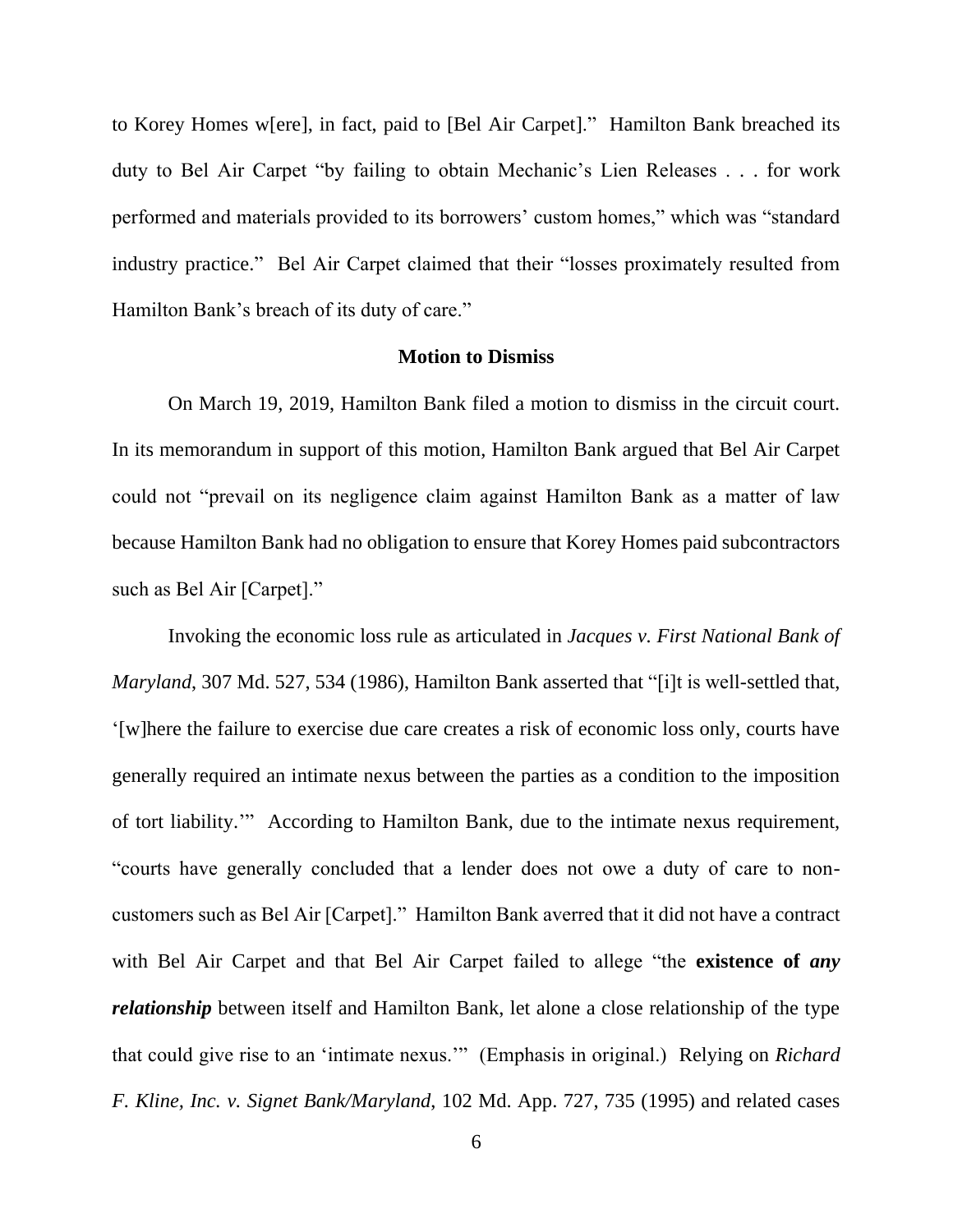from other jurisdictions, Hamilton Bank argued that courts "uniformly hold[] that a construction lender does not owe any duty to a subcontractor, including a duty to ensure that the subcontractor is paid by the contractor that hired it."

Finally, Hamilton Bank asserted that, even if it owed a duty of care to Bel Air Carpet, the failure to obtain mechanics' lien releases would not breach that duty or ensure that the subcontractors would have been paid. Rather, "[w]hether or not subcontractors were ultimately paid depended solely upon whether Korey Homes paid them, either from its own funds or from the proceeds of the draws advanced to it by Hamilton Bank on behalf of the [borrowers]."

In its opposition, filed April 17, 2019, Bel Air Carpet argued that *Kline* was "inapposite to the facts of this case," because the "Court opined that Signet owed no duty to Kline based on the facts of that case and within the context of unjust enrichment." Bel Air Carpet asserted that it "brought a claim of negligence against Hamilton Bank for failing to ensure that its borrower's funds were utilized by the general contractor for their express intended purpose – to pay the subcontractors."

Bel Air Carpet averred that it set out a prima facie claim for negligence by alleging:

(1) Hamilton Bank had a duty to ensure that the funds it disbursed were utilized for their intended purposes; (2) [] Hamilton Bank breached its duty to [Bel Air Carpet] by failing to obtain mechanic's lien releases, as expressly required by Hamilton Bank and in compliance with standard industry practices, before issuing draw payments to [] Korey Homes; and (3) [] this breach of duty proximately caused damages in excess of \$150,000.00.

Bel Air Carpet conceded there was no contractual privity between it and Hamilton Bank but averred that it had "adequately pled 'its equivalent.'" Specifically, relying on *Walpert,*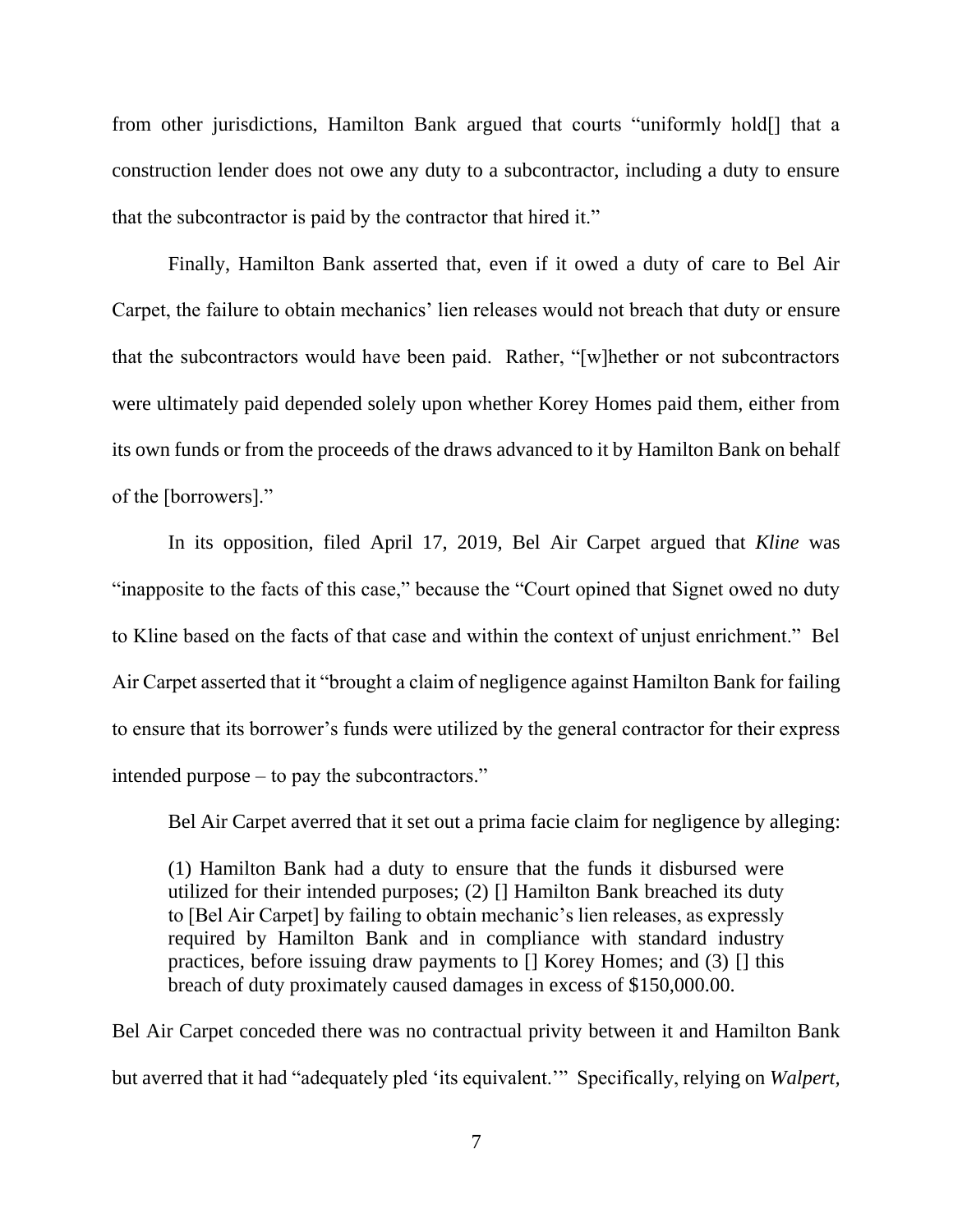*Smullian & Blumental, P.A. v. Katz*, 361 Md. 645 (2000) and *Iglesias v. Pentagon Title & Escrow, LLC*, 206 Md. App. 624 (2012), Bel Air Carpet claimed that, because Hamilton Bank had an obligation to "ensure that its borrowers' funds were properly utilized," the bank "knew or should have known that Bel Air [Carpet] was likely to take some action based on what Hamilton Bank said or did." Bel Air Carpet asserted that public policy requires Hamilton Bank to be held liable because "[f]ollowing their own rules and industry standards would have minimized losses by everyone involved, including the subcontractors, and would have instilled trust that everyone's money was protected."

In reply, Hamilton Bank contended that the complaint "contains no allegations establishing the existence of an 'intimate nexus' . . . sufficient to constitute the 'equivalent' of contractual privity." Hamilton Bank noted that the complaint did not allege that it was aware that Bel Air Carpet was one of Korey Homes' subcontractors and asserted that the complaint "demonstrate[d] that Bel Air [Carpet] was a complete stranger whose existence was completely unknown to Hamilton Bank."

Hamilton Bank stated that it was "simply a conduit for monies owed by its borrowers to Korey Homes," and lambasted Bel Air Carpet's failure to cite legal authority for the proposition that a lender owes a duty to ensure that a general contractor uses disbursed funds to pay its subcontractors. According to Hamilton Bank, no such authority exists, and Bel Air Carpet's negligence claim was not supported by public policy. Specifically, relying on *Kline*, 102 Md. App. at 733, and cases from other jurisdictions, Hamilton Bank averred that "imposing a duty on construction lenders . . . to police the use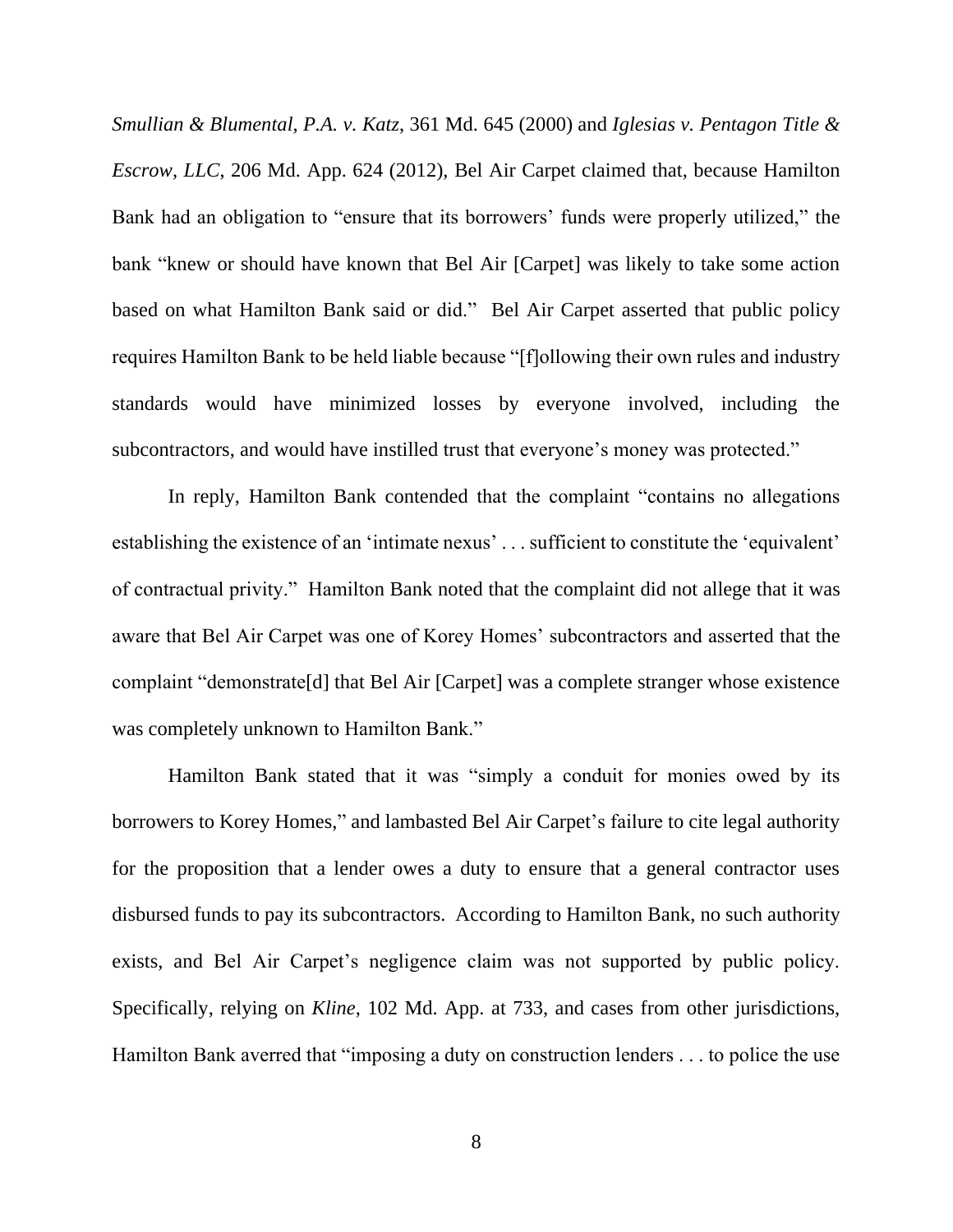of funds disbursed to third parties" would "chill construction lending" and make the lender an "insurer of the subcontractors' interests."

On June 25, 2019, the circuit court held a hearing on Hamilton Bank's motion to dismiss. Counsel for the bank argued the points in the memoranda, adding that "in effect, the bank and Bel Air Carpet and all the other subcontractors are complete strangers." Although counsel pointed out that "there's really no case directly on point in Maryland," he cited *Kline* for the proposition that "[y]ou can't have a duty arising out of a relationship where the parties don't know each other and haven't had any prior dealings."

Counsel for Bel Air Carpet asserted that it "would be premature to dismiss [Bel Air Carpet's] claims," because discovery "would allow [Bel Air Carpet] and this [c]ourt to more appropriately respond to Hamilton Bank's contentions that no duty exists between it and Bel Air Carpet."The judge then questioned:

Well, what do you expect, though, to find in those documents? Aren't they just typical loan documents that the homeowners have gone to the bank . . . in order to get the funds to build these homes? So, how would they know what subcontractors Korey Homes intend[ed] to use? How would the bank know that? Why would that be in any of the loan documents?

Counsel replied that the "loan documents w[ould] set forth the rules by which Hamilton Bank is going to issue the money . . . to Korey Homes intended for subcontractors." Further, counsel asserted that the cases cited by Hamilton Bank "turned on the loan agreement," which further supported Bel Air Carpet's contention that the motion was premature.Counsel then asserted that "by not following their own rules[,] [Hamilton Bank] harmed Bel Air Carpet to the tune of more than \$150,000." Referencing back to *Walpert* and *Iglesias*, counsel submitted that while Hamilton Bank "may not have known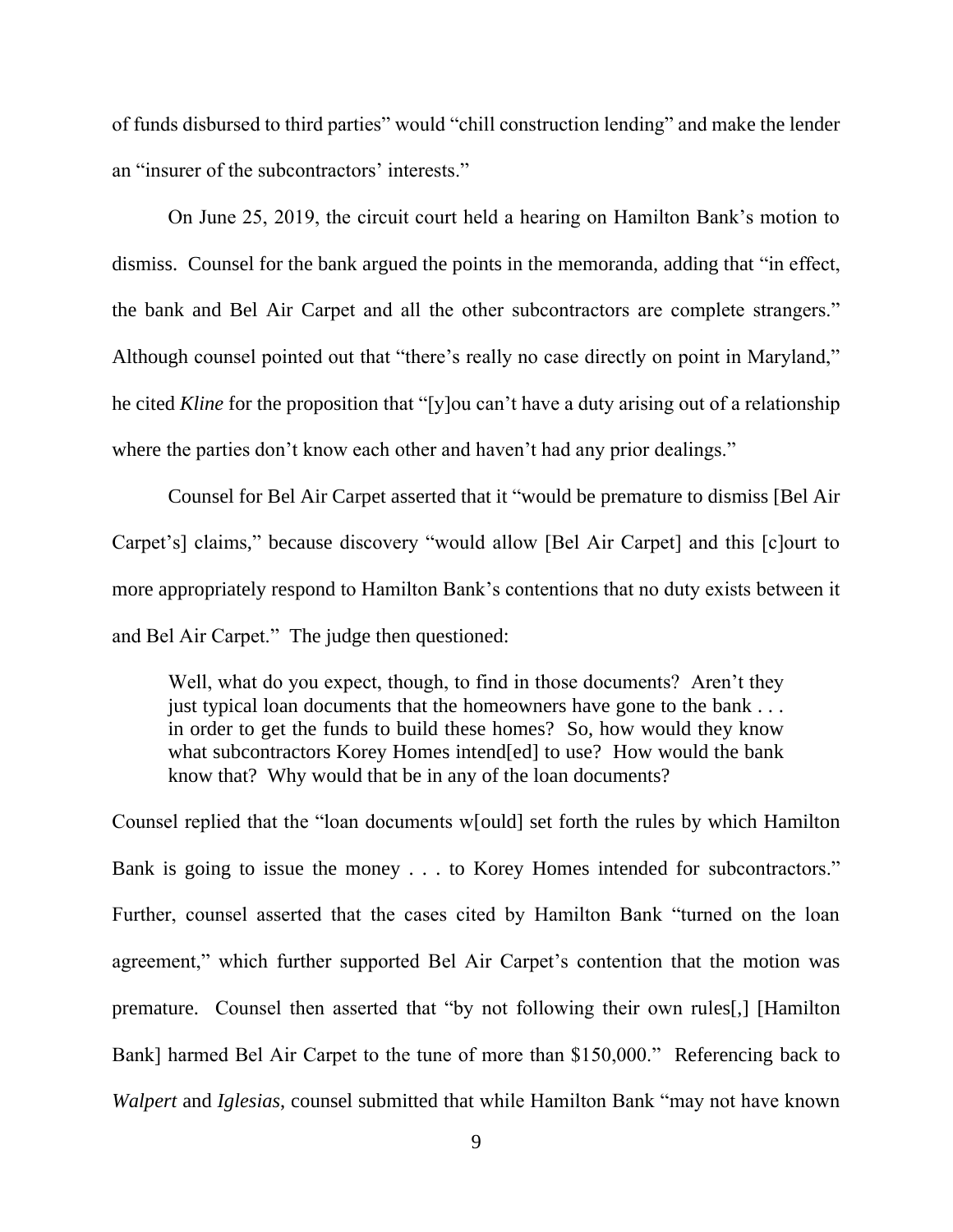specifically that Bel Air Carpet was a subcontractor providing the work," it "knew a subcontractor like Bel Air Carpet could be harmed by their failure to follow the rules and the common practices of the industry." Finally, counsel argued that, had Hamilton Bank required mechanic's lien releases, any failure to pay subcontractors would have been caught earlier.

On rebuttal, counsel for Hamilton Bank asserted:

[T]he bank's duty and the reason why the bank has progress payments and sends inspectors out before each draw and inspects to make sure the work is done is because that home is the bank's collateral, and the bank wants to make sure if it's [disbursing] \$100,000 that \$100,000 worth of work's been done. Once the work's been done and the money is [disbursed], then the bank and the homeowner are protected because the value is in the ground.

Counsel for Hamilton Bank avowed that Bel Air Carpet's "theory of recovery makes zero sense" because Bel Air Carpet admits that the work was completed, and "Korey Homes was paid for the carpet that was put in the house." The problem, counsel concluded, was "Korey Homes didn't turn around and pay Bel Air Carpet under its contract."

In response to a question from the court whether Hamilton Bank should have gotten a mechanic's lien release, counsel averred, pursuant to the Maryland Custom Home Statute, "the subcontractor cannot get a mechanic's lien against a custom home unless the owner is in default under the contract with the builder and has not paid the builder. . . . So, once the homeowner has paid the contractor. . . ., there is no liability. . . . The subcontractor, Bel Air Carpet, in this case, has to look to Korey Homes."

Ruling from the bench, the judge granted the motion to dismiss, explaining:

In this case, on a motion to dismiss, the [c]ourt is required to assume the truth of all of the well-pleaded facts within the complaint and the attached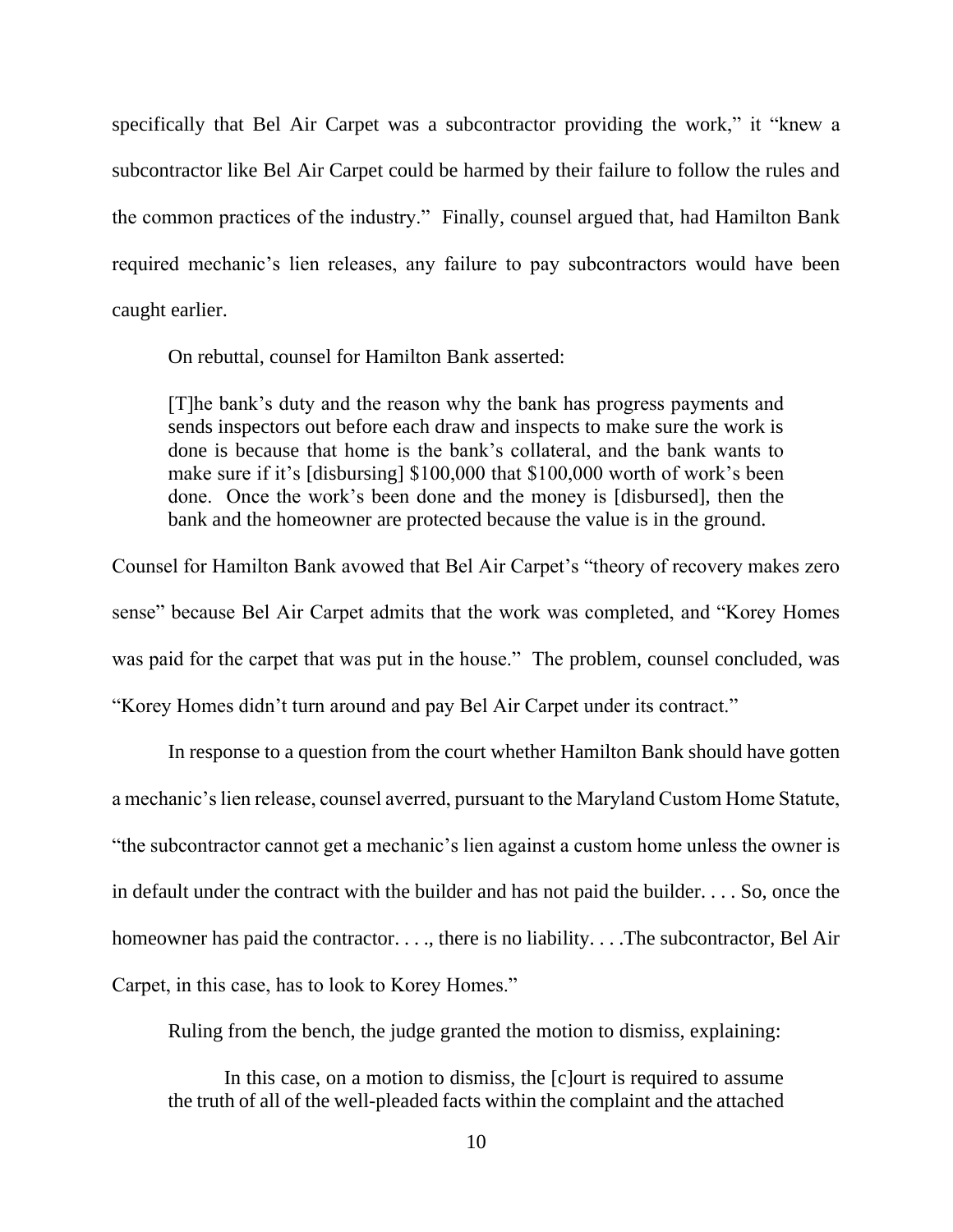exhibits and any reasonable inferences that may be drawn from that, and in the light most favorable to the nonmoving party in this case, . . . the plaintiff here in this case.

[O]n a claim for negligence, one really critical element is that the plaintiff must show some duty on the part of the defendants to the plaintiffs, in this case, Hamilton Bank, having a duty to the plaintiff, Bel Air Carpet, Incorporated. Even if this case gets to trial, even if after discovery, I don't see how the plaintiff can do that.

In this case, just to use [counsel for Hamilton Bank's] words, the bank is just a conduit for the funds. But there is no special relationship, no nexus that establishes a duty between the bank and [Bel Air Carpet] in this case. And I agree that when I read the Custom Home Statute there's nothing that requires a mechanics lien or that permits a mechanics lien to be filed in this case or submitted in this case.

So, there has to be some sort of contractual privity, and there's none between these two parties in this case. That's a critical element that underpins [Bel Air Carpet's] complaint in this matter. And without the ability to show that nexus, it's not even a matter of just showing that there is some economic benefit that [Hamilton Bank] gained. I think that's a stretch in this case given that based on the contract that they had with the homeowners, they're required to make draws to the contractor, Korey Homes, in this case. But there's nothing, then, that gives the bank some special relationship with the contractor's subcontractor just because they're the ones that have the money, and they're the ones that have to pay out on it.

\* \* \*

And I agree there is no Maryland law on point, but in this case, I think the just general negligence law in this matter makes it clear that you have to have some duty that's breached in order for the Court to find that based on the four corners of the complaint, any of exhibits, and any of the reasonable inferences from that that there is going to be some duty that the bank owed to Bel Air Carpet. If that's the case, then every lender would do so, every lender would have that same obligation to every unknown subcontractor in this case, and that's not the intent of the public policy of any of the statutes, of any of the case law that requires that there be some duty.

So, in this case, finding that there is none, I am going to grant the motion to dismiss that the defendant, Hamilton Bank, has filed. I'll sign an order [to] that effect.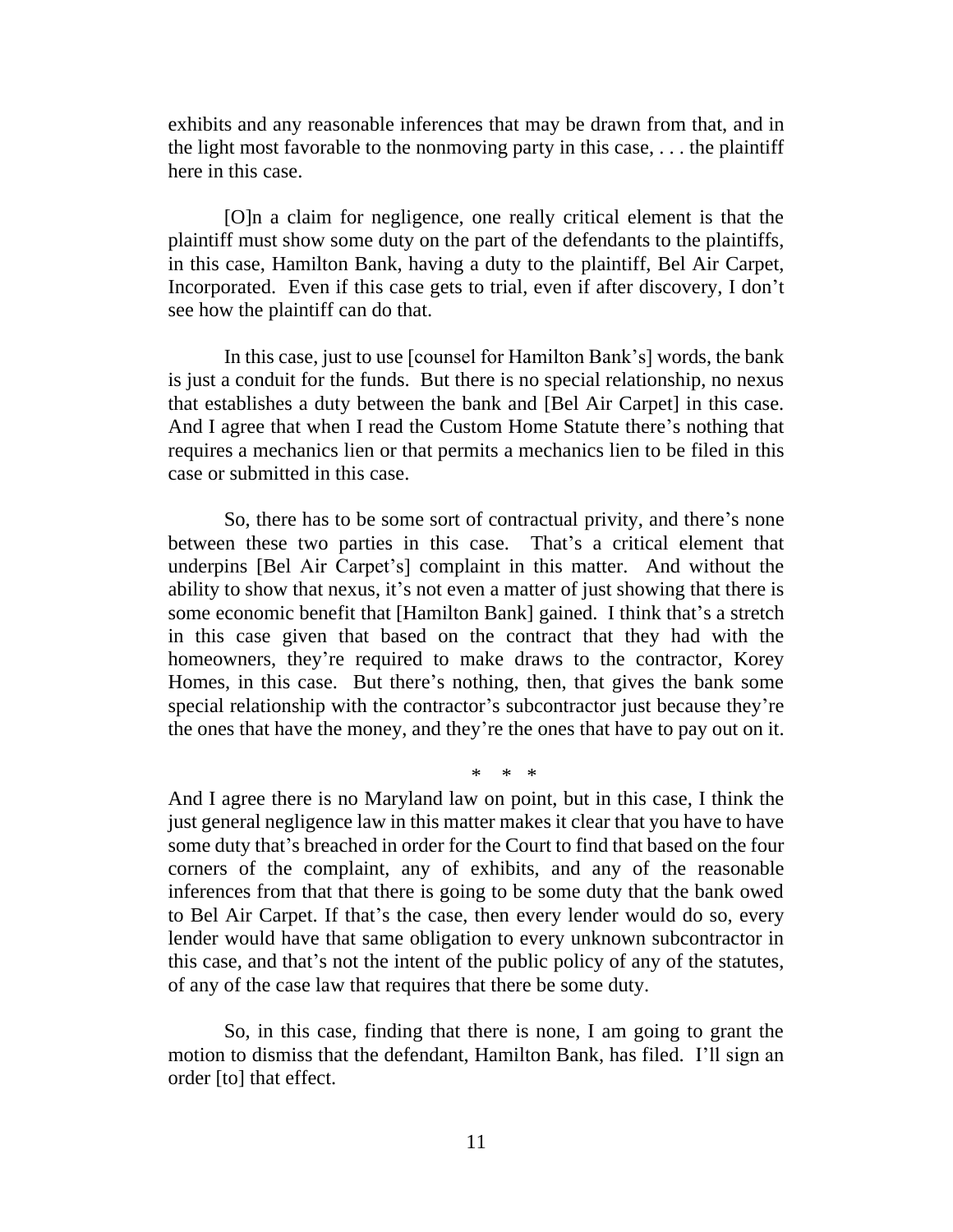On June 25, the circuit court entered a written order granting Hamilton Bank's motion and dismissing the negligence count "WITH PREJUDICE AND WITHOUT LEAVE TO AMEND for failure to state a claim against Hamilton Bank upon which relief can be granted."On July 26, the parties filed a consent motion to certify the circuit court's order as a final and appealable judgment pursuant to Maryland Rule 2-602(b).<sup>5</sup> On July 29, the circuit court granted the consent motion, finding "that there is no just reason for delay," and ordered that the order granting the motion to dismiss "is hereby determined to be a final judgment as to [Bel Air Carpet's] claims against Hamilton Bank pursuant to Maryland Rule 2-602(b)."<sup>6</sup> Bel Air Carpet then noted a timely appeal on August 7, 2019.

## **STANDARD OF REVIEW**

Under Maryland Rule 2-322(b)(2), a defendant may seek a dismissal of a complaint if it fails "to state a claim upon which relief can be granted[.]" While generally confining its analysis to the "four corners of the complaint and its incorporated supporting exhibits,

<sup>5</sup> We have previously explained: "It is this Court's duty to examine a circuit court's certification decision under Maryland Rule 2-602." *Shofer v. Stuart Hack Co.*, 107 Md. App. 585, 591 (1996). Because the order is dispositive of Bel Air Carpet's entire claim against Hamilton Bank, certification was proper. *See Snowden v. Balt. Gas & Elec. Co.*, 300 Md. 555, 563 (1984) (Authorization is "limited to orders which, by their nature, have a characteristic of finality. Such orders must be completely dispositive of an entire claim or party.").

<sup>6</sup> Following the certification of the order as final and appealable, on July 30, 2019, Korey and Stacy Smith filed a suggestion of bankruptcy in the circuit court, indicating that they had filed for bankruptcy protection in the United States Bankruptcy Court for the District of South Carolina under Chapter 7 of the United States Bankruptcy Code. Consequently, pursuant to 11 U.S.C. § 362, further proceedings involving the Smiths were stayed.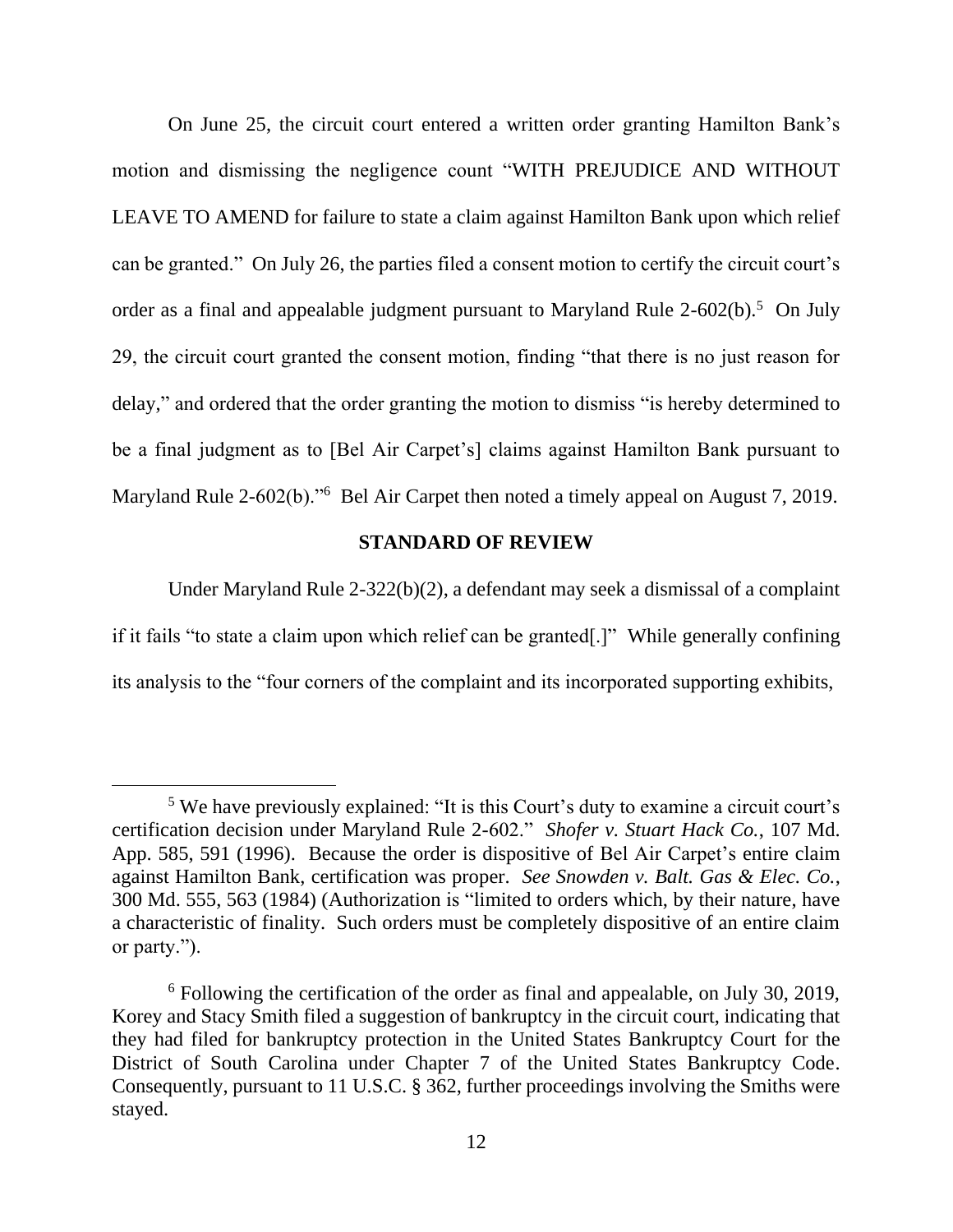if any," the trial court may grant a motion "only if the allegations and permissible inferences, if true, would not afford relief to the plaintiff, i.e., the allegations do not state a cause of action for which relief may be granted." *Floyd v. Mayor of Balt.*, 463 Md. 226, 241 (2019) (quoting *State Ctr., LLC v. Lexington Charles Ltd. P'ship*, 438 Md. 451, 496– 97 (2014)). 7

We "review[] the grant of a motion to dismiss for legal correctness." *Rounds v. Maryland-Nat. Capital Park & Planning Comm'n*, 441 Md. 621, 635 (2015) (citing *Patton v. Wells Fargo Fin. Md., Inc.*, 437 Md. 83, 95 (2014)). "In conducting this review, we assume the facts and allegations in the complaint, and any inferences that may be drawn from them, are true and view them in a light most favorable to the non-moving party." *Balfour Beatty Infrastructure, Inc. v. Rummel Klepper & Kahl, LLP*, 451 Md. 600, 609 (2017) (citation omitted).

We review the denial of discovery for an abuse of discretion and will only conclude that the circuit court abused its discretion "'where no reasonable person would take the view adopted by the [trial] court  $[]$ '... or when the court acts 'without reference to any guiding principles,' and the ruling under consideration is 'clearly against the logic and

<sup>7</sup> Bel Air Carpet argues that it "properly relied upon Hamilton Bank's draw schedule," an exhibit to its memorandum, in opposing Hamilton Bank's motion to dismiss, and that the court considered the exhibits in dismissing the negligence count. These documents are not relevant for our review. The circuit court judge ruled on the motion to dismiss and limited herself, as she explained, to "the well-pleaded facts within the complaint and the attached exhibits." Consequently, the circuit court correctly "confine[d] [her] review . . . to the four corners of the complaint and its incorporating supporting exhibits, if any." *Rounds v. Maryland-Nat. Capital Park & Planning Comm'n*, 441 Md. 621, 636 (2015).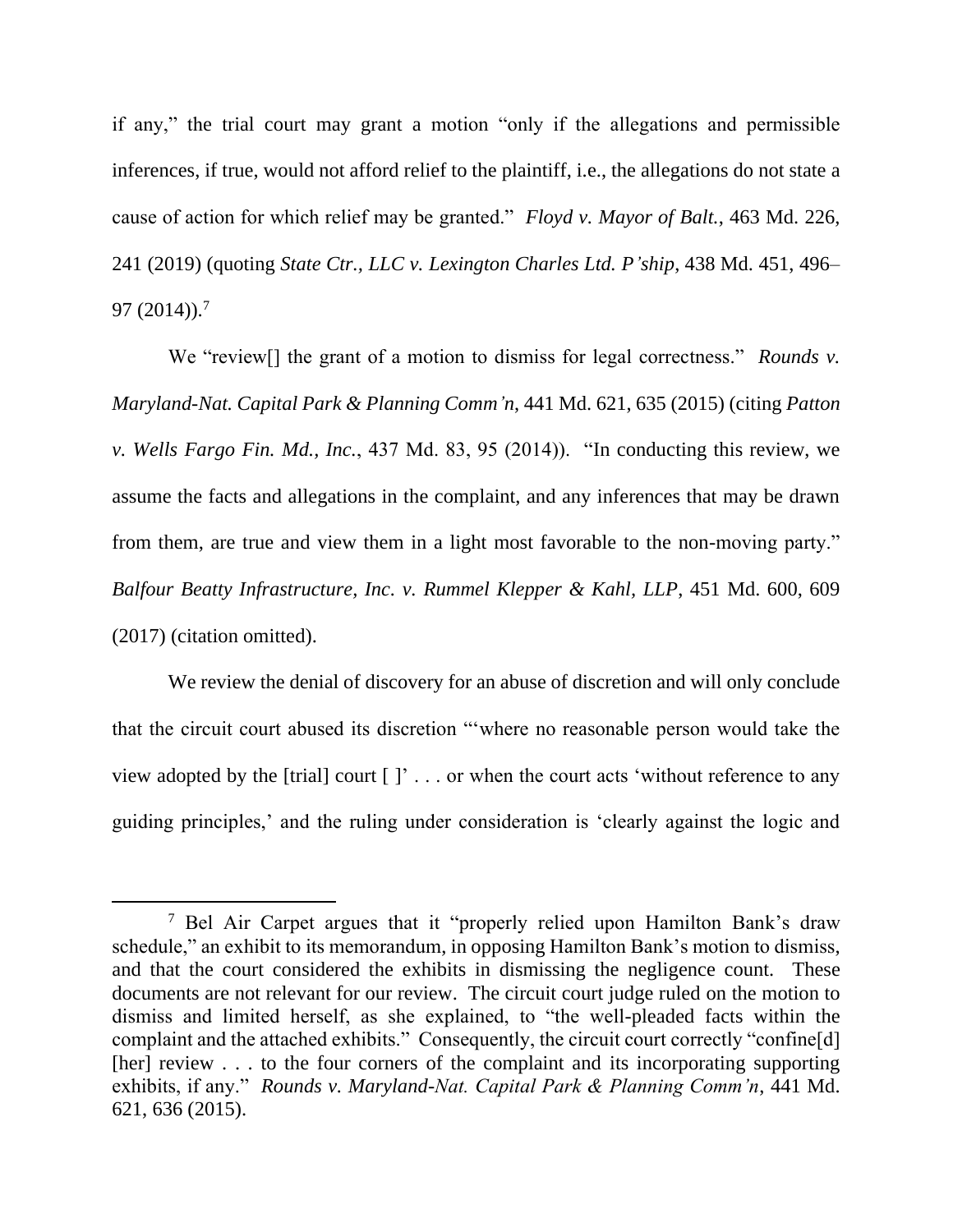effect of facts and inferences before the court  $[$   $]$   $\ldots$  or when the ruling is 'violative of fact and logic.'" *Moser v. Heffington*, 465 Md. 381, 400 (2019) (quoting *Wilson v. Crane*, 385 Md. 185, 198 (2005)).

#### **DISCUSSION**

#### **I.**

#### **Negligence**

## **A. Parties' Contentions**

Bel Air Carpet contends that it "set forth sufficient facts to form the basis of a prima facie negligence claim against Hamilton Bank and adequately pled the equivalent of contractual privity[.]"Specifically, relying on *Walpert, Smullian & Blumental, P.A. v. Katz*, 361 Md. 645 (2000) and *Iglesias v. Pentagon Title & Escrow, LLC*, 206 Md. App. 624 (2012), Bel Air Carpet avers that, because Hamilton Bank failed to follow "banking industry standards" and its own rules concerning how draws would be issued, it breached a duty to Bel Air Carpet. According to Bel Air Carpet, "had Hamilton Bank followed its own rules it would have 'control[led] the risk to which [it was] exposed' by simply obtaining mechanic's lien releases for all of the previous work completed under successor draws and/or issuing dual-payee checks to ensure its borrowers signed off and thereby knew what work was being paid."

Further, Bel Air Carpet argues that public policy "requires that construction lenders like Hamilton Bank be held accountable for their negligence" for two reasons. First, "it seems nonsensical for construction lenders . . . to set out the non-negotiable and steadfast rules of how it will hold and disburse funds from trust that belong to borrowers and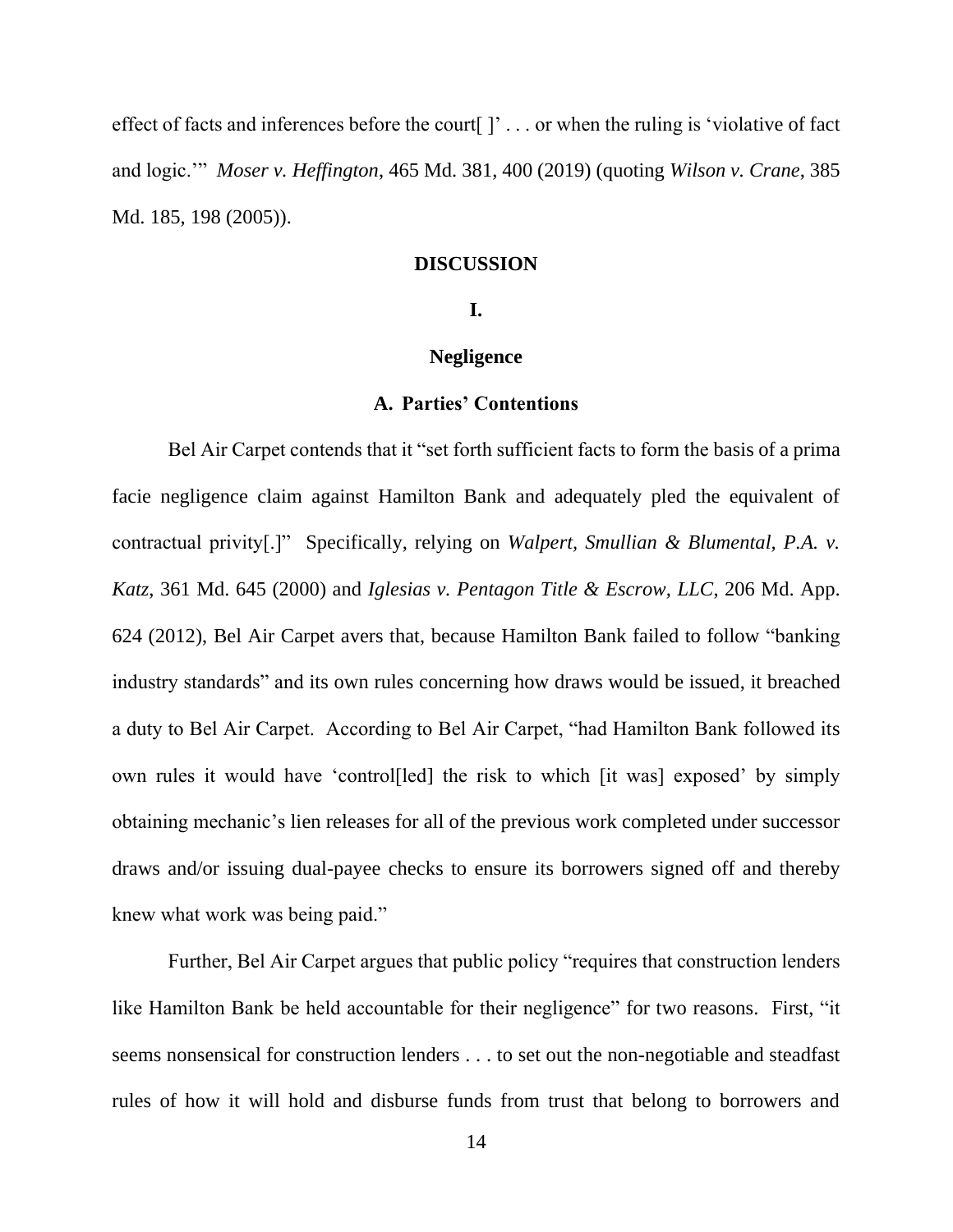subcontractors, subsequently act in bad faith by violating those very rules, and then claim that it has no liability to anyone." Second, "[f]ollowing their own rules and industry standards would have minimized losses by everyone involved, including the subcontractors, and would have instilled trust that everyone's money was protected."

To the contrary, Hamilton Bank asserts that "Bel Air Carpet cannot maintain a negligence claim against [it] because no contractual privity or its equivalent existed between Bel Air Carpet and Hamilton Bank." Hamilton Bank contends that the complaint "demonstrates that Bel Air Carpet was a complete stranger" and that "Hamilton Bank's only duty was to remit to Korey Homes the funds that [its] borrowers directed[.]" Relying on *Richard F. Kline, Inc. v. Signet Bank/Maryland*, 102 Md. App. 727, 735 (1995) and related cases from other jurisdictions, Hamilton Bank avers that "a construction lender does not owe a duty to ensure that subcontractors working on a job that the lender is financing are paid for their work." Hamilton Bank urges that Bel Air Carpet's negligence claim is not supported by public policy.Citing *Kline*, 102 Md. App. at 733, and other cases, Hamilton Bank contends that the imposition of a duty to "police the funds disbursed to third parties" would "clearly chill construction lending."

In its reply, Bel Air Carpet directs us to an Ohio statute, which, Bel Air Carpet mistakenly asserts, "codifies a duty between a construction lender and a subcontractor, even where there is no direct contract between the parties."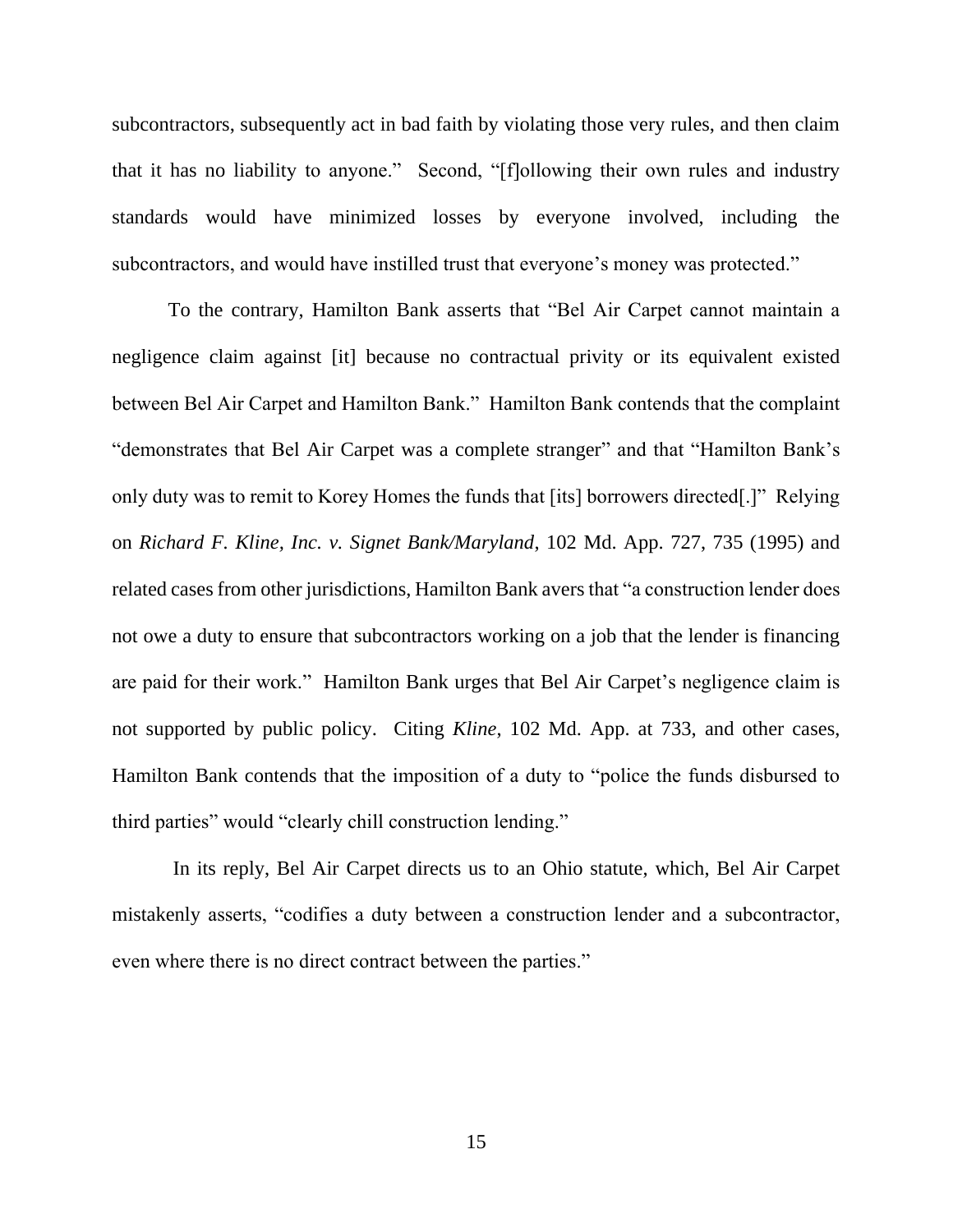#### **B. Foundational Elements**

To sustain a cause of action for negligence in Maryland, a plaintiff must allege: (1) the defendant was under a duty to protect the plaintiff from harm; (2) a breach of that duty; (3) a causal relationship between the breach and the harm; and 4) the damages suffered. *Balfour Beatty Infrastructure, Inc. v. Rummel Klepper & Kahl, LLP*, 451 Md. 600, 611 (2017); *100 Inv. Ltd. P'ship v. Columbia Town Ctr. Title Co.*, 430 Md. 197, 213 (2013); *Walpert, Smullian & Blumenthal, P.A. v. Katz*, 361 Md. 645, 655 (2000) (citing *Jacques v. First Nat'l Bank of Md.*, 307 Md. 527, 531 (1986)). "Absent a duty of care, there can be no liability in negligence." *Walpert*, 361 Md. at 655.

Maryland has adopted Prosser and Keeton's characterization of "duty" as "an obligation, to which the law will give recognition and effect, to conform to a particular standard of conduct toward another." *100 Inv. Ltd. P'ship*, 430 Md. at 213 (quoting W. PAGE KEETON, ET AL., PROSSER AND KEETON ON THE LAW OF TORTS § 53 (5th ed. 1984)). "To determine whether a duty exists in a particular context, we examine: (1) 'the nature of the harm likely to result from a failure to exercise due care,' and (2) 'the relationship that exists between the parties.'" *Id.* at 213-14 (citing *Jacques*, 307 Md. at 534). The Court of Appeals has discerned:

an inverse correlation exists between the nature of the risk on one hand, and the relationship of the parties on the other. As the magnitude of the risk increases, the requirement of privity is relaxed—thus justifying the imposition of a duty in favor of a large class of persons where the risk is of death or personal injury. Conversely, as the magnitude of the risk decreases, a closer relationship between the parties must be shown to support a tort duty.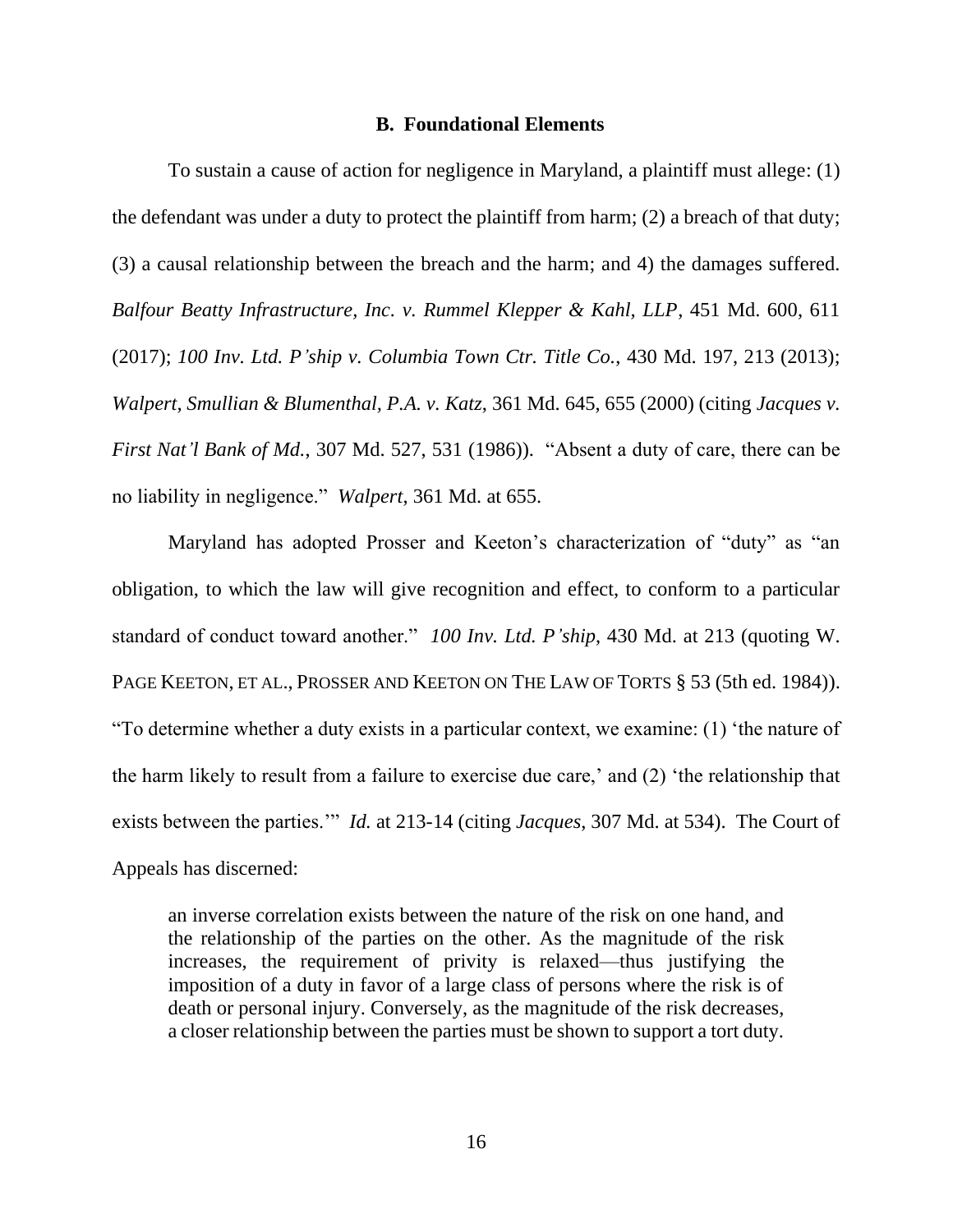*Jacques*, 307 Md. at 537. "In essence, the determination of whether an actionable duty exists represents a policy question of whether the specific plaintiff is entitled to protection from the acts of the defendant." *Blondell v. Littlepage*, 413 Md. 96, 120 (2010). "Whether a legal duty exists between parties is a question of law to be decided by the court." *100 Inv. Ltd. P'ship*, 430 Md. at 211. Accordingly, the determination of a legal duty is particularly "an appropriate issue to be disposed of on motion for dismissal." *Iglesias v. Pentagon Title & Escrow*, 206 Md. App. 624, 644 (2012) (quoting *Bobo v. State*, 346 Md. 706, 716 (1997)).

### **C. Duty, the Economic Loss Doctrine, and the Intimate Nexus**

Maryland has adopted the economic loss doctrine, which generally precludes tort liability for "negligence that causes purely economic harm in the absence of privity, physical injury, or risk of physical injury." *Balfour Beatty*, 451 Md. at 611. "Where the failure to exercise due care creates a risk of economic loss only, courts have generally required an intimate nexus between the parties as a condition to the imposition of tort liability." *UBS Fin. Servs., Inc. v. Thompson*, 217 Md. App. 500, 525 (2014) (quoting *100 Inv. Ltd. P'ship*, 430 Md. at 214). "This intimate nexus is satisfied by contractual privity or its equivalent." *Jacques*, 307 Md. at 534-35. The Court of Appeals summarized the rationale of the intimate nexus requirement in *Walpert*:

[T]he rationale underlying the requirement of privity or its equivalent as a condition of liability for negligent conduct, including negligent misrepresentations, resulting in economic damages emerges: to avoid "liability in an indeterminate amount for an indeterminate time to an indeterminate class." Stated differently, the reason for the requirement is to limit the defendant's risk exposure to an actually foreseeable extent, thus permitting a defendant to control the risk to which the defendant is exposed.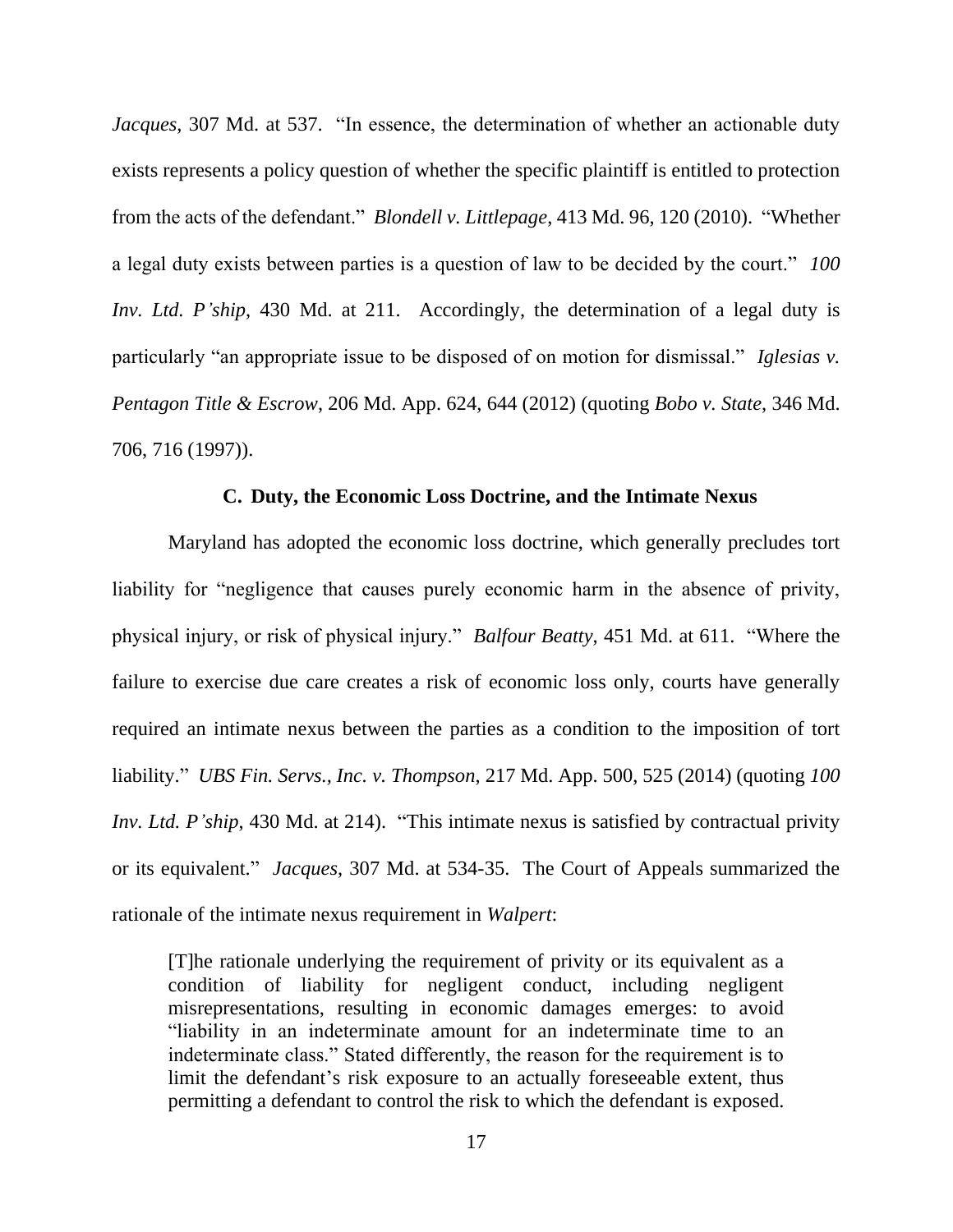361 Md. at 671 (citation omitted).

Our appellate courts have, on many occasions, considered whether an "intimate nexus" presents a relationship sufficiently close to support a duty of care. Specifically, as we have noted, "[t]he intimate nexus analysis has been applied in Maryland to permit recovery of economic loss in suits between: a bank and its client, *see Jacques*, 307 Md. at 534-35; a title company and a purchaser of real property, *see 100 Inv. Ltd. P'ship v. Columbia Town Center Title Co.*, 430 Md. 197, 225 (2013); and an accounting firm and a third-party investor, *see Walpert*, 361 Md. at 693-94." *Balfour Beatty Infrastructure, Inc. v. Rummel Klepper & Kahl, LLP*, 226 Md. App. 420, 447 (2016). In addition, our Courts have analyzed whether an intimate nexus existed in other scenarios, including in the context of a bank and a non-customer. *Chi. Title Ins. Co. v. Allfirst Bank*, 394 Md. 270, 300 (2006).

The Court of Appeals first adopted the intimate nexus test in *Jacques*, 307 Md. at 534-37. As a result, the Court held that a bank owed its customers a duty of reasonable care in the processing of a loan application where the bank expressly agreed to process the customers' application, received consideration for processing it, and agreed to "lock in" a specific interest rate, which was clearly "intended to entice the customer to deal with the offering bank." *Id.* at 528, 537-38. The customers in *Jacques* entered into a residential sales contract to purchase a house with a contingency that the customers obtain outside financing or forfeit a \$10,000 deposit. *Id.* at 531. The customers then submitted an application for a loan from a bank in accordance with the terms of the contract. *Id.* at 529.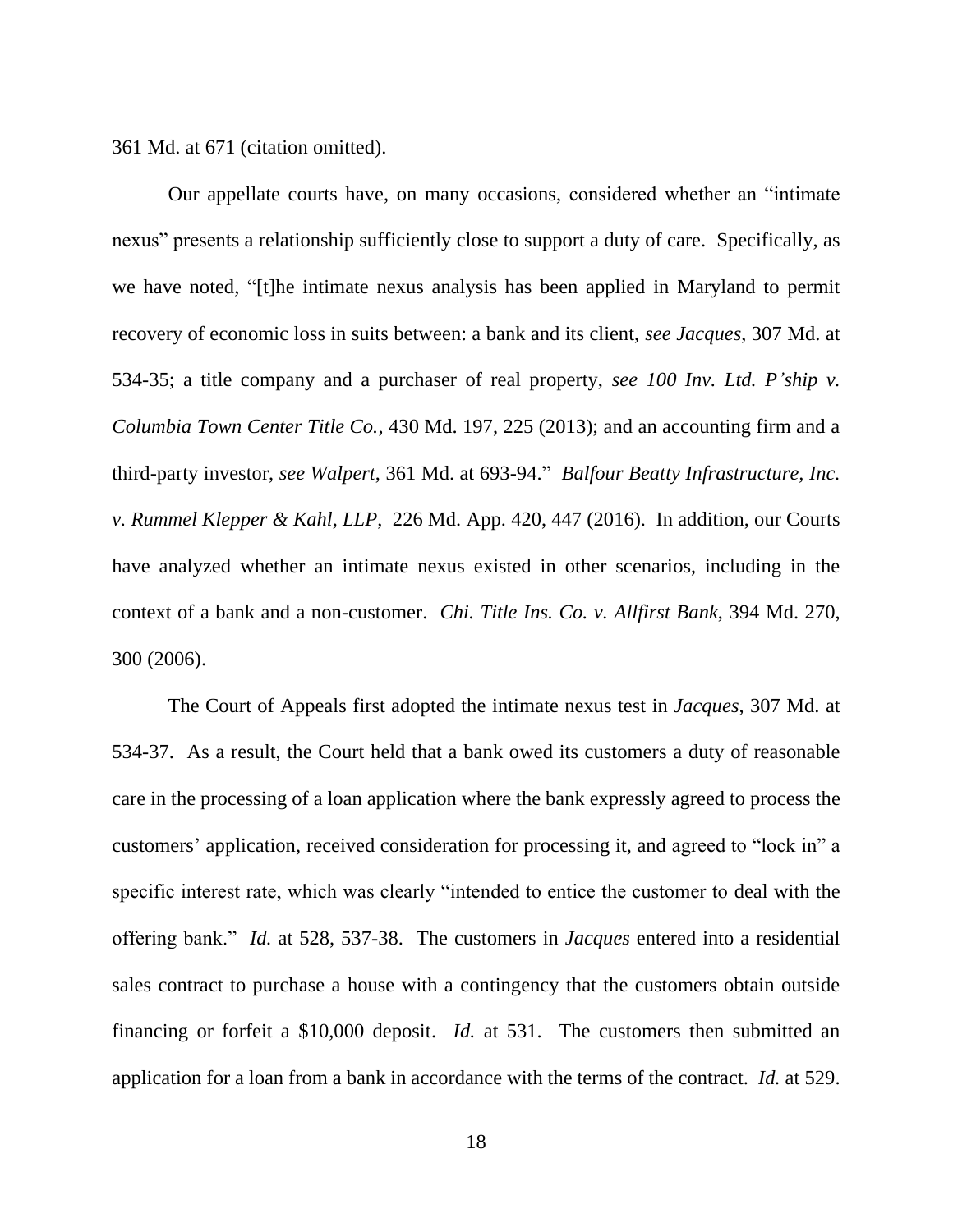The bank agreed to process the loan, in exchange for \$144 for the appraisal and credit report, and to lock in the interest rate for ninety days. *Id.* The bank determined that its customers qualified for an amount significantly less than necessary to complete the sale. *Id.* at 530. While the customers qualified for a much larger loan from a second lender, interest rates had escalated in the interim, and the customers were faced with the dilemma of whether to settle with the first bank at a lower interest rate and secure other loans to make up the difference or secure the loan from the second bank. *Id.* The customers proceeded to settlement with the first bank and then filed suit. *Id.*

In finding that there was an intimate nexus between the bank and the customers, the Court explained that the customers were "particularly vulnerable and dependent on the Bank's exercise of due care." *Id.* at 540. Specifically, "[i]n accepting the loan application for processing, the [b]ank had knowledge that [its customers] would be legally obligated to either proceed to settlement with the loan . . . or forfeit their deposit . . . and lose any benefit of their bargain." *Id.* Accordingly, the bank's duty emanated from both its relationship with the customer and the bank's knowledge that the customer relied on its services. *Id.* at 540-41. The Court further recognized the "public nature" of banking and held that "[t]he recognition of a tort duty of reasonable care under the circumstances presented in this case is . . . consistent with the policy of this State" and "reasonable in light of the nature of the banking industry and its relation to public welfare." *Id.* at 543.

The *Jacques* Court discussed two leading cases from New York, both authored by Justice Cardozo. In *Glanzer v. Shepard*, the Court of Appeals of New York held that "a public weigher of beans was liable to the buyer of the beans for negligence in the weighing,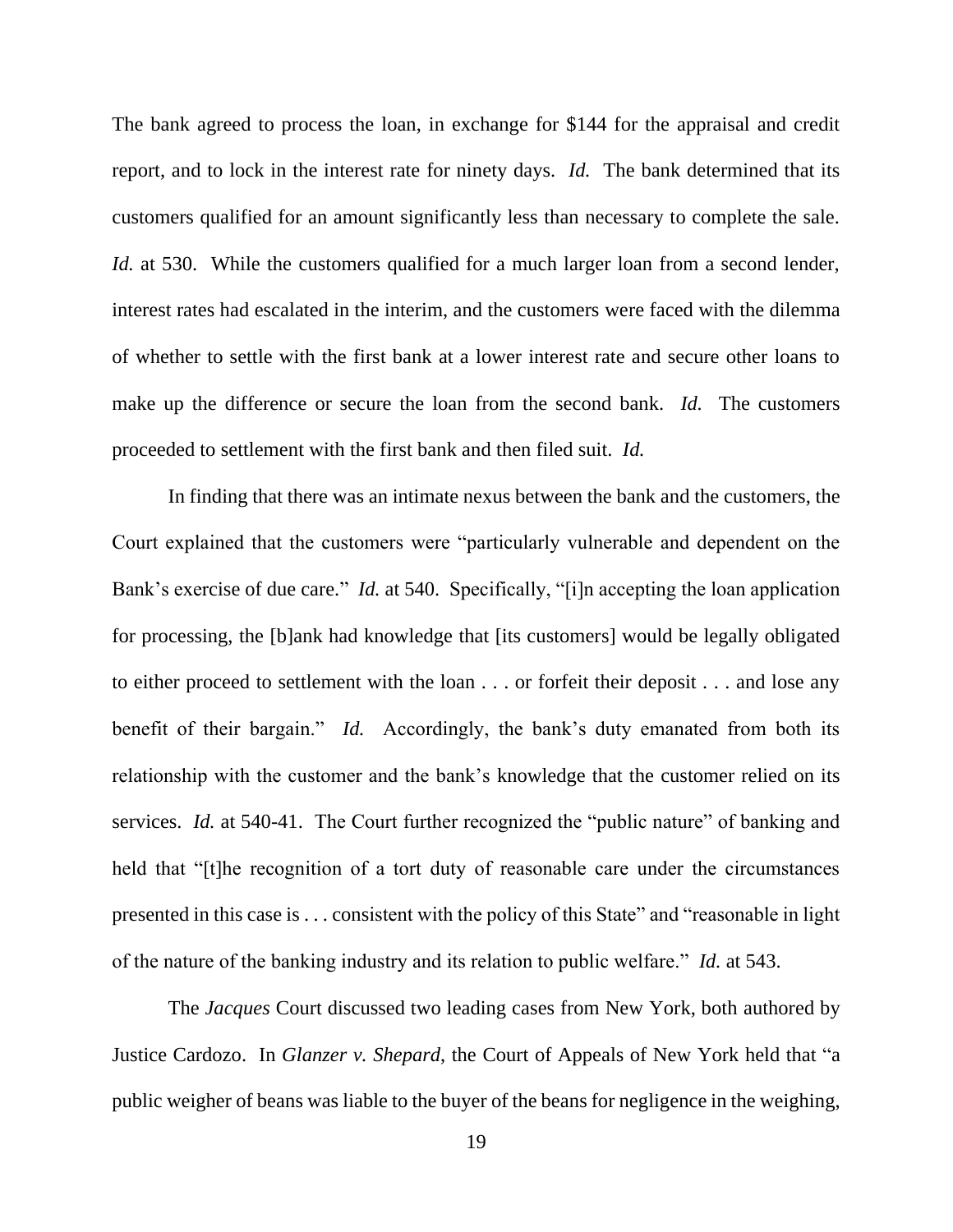notwithstanding that the weigher had been engaged and paid only by the seller." 135 N.E. 275, 276-77 (1922). Because the weigher held himself out as skilled and careful, the "assumption of the task of weighing was the assumption of a duty to weigh carefully for the benefit of all whose conduct was to be governed[.]" *Id.* at 276. Conversely, in *Ultramares Corp. v. Touche*, the Court held that accountants who carelessly prepared a balance sheet did not have the requisite nexus to a third-party corporation who made loans in reliance on the balance sheet to impose a duty of care. 174 N.E. 441, 447-48 (N.Y. 1931). In contrast to the weigher of beans, the accountant had no relationship with the third-party. While the accountants were generally on notice that third parties might rely on their reports, "[t]he range of transactions in which a certificate of audit might be expected to play a part was as indefinite and wide as the possibilities of the business that was mirrored in the summary[.]" *Id.* at 442.

In *Walpert*, our Court of Appeals held that the legal equivalent of privity to support a negligence claim existed between an accountant and a third party where, assuming the truth of certain facts for purposes of summary judgment, the accountant had knowledge that the third party would rely on that accountant's financial statement. 361 Md. at 692- 94. The Court adopted the three-prong test for "privity equivalent" from *Credit Alliance Corp. v. Arthur Anderson*, 483 N.E.2d 110, 118 (N.Y. 1985), which required the plaintiff to "establish: (1) the accountants must have been aware that the financial reports were to be used for a particular purpose or purposes; (2) in the furtherance of which a known party or parties was intended to rely; and (3) there must have been some conduct on the part of the accountants linking to that party or parties, which evinces the accountants'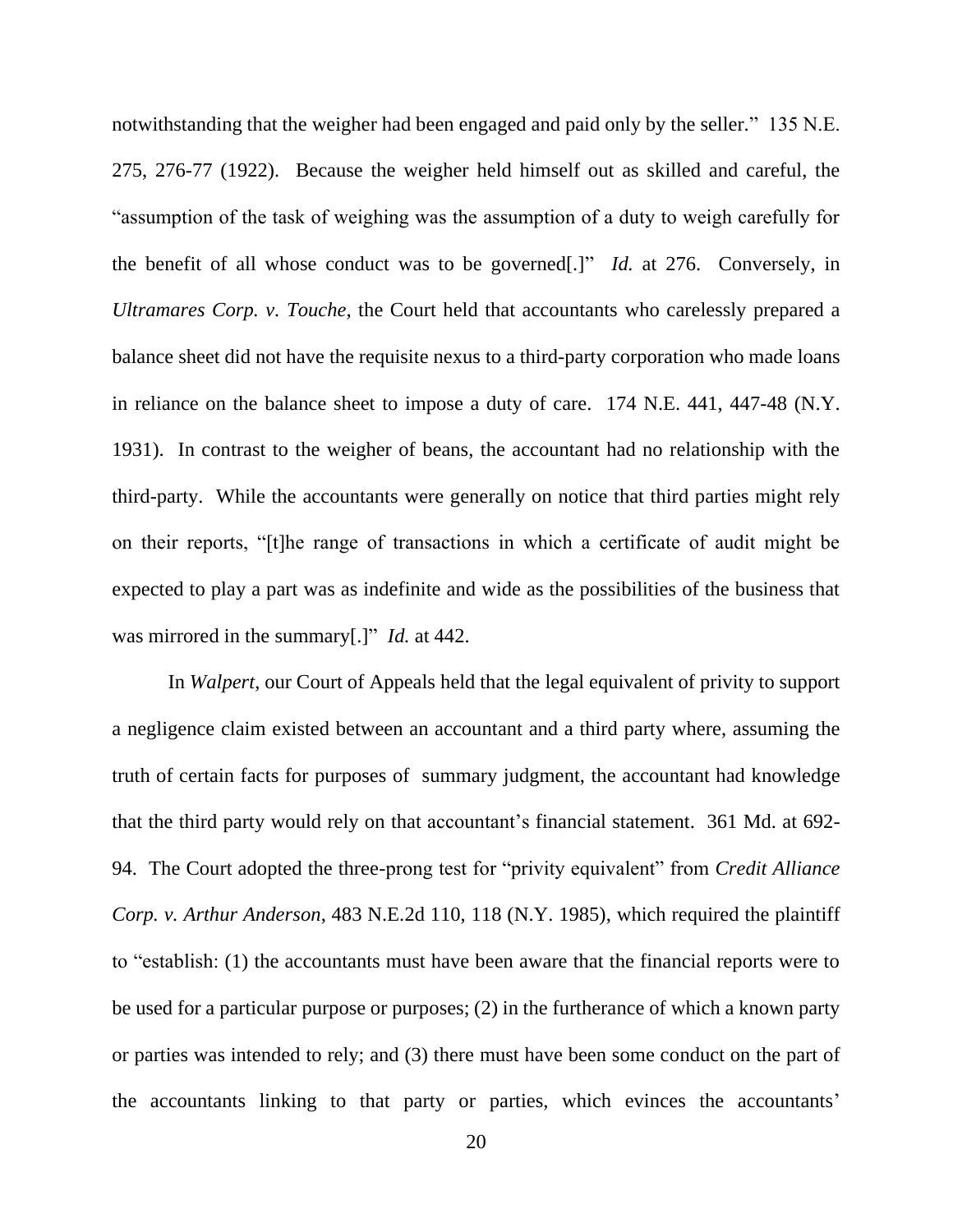understanding of that party or parties' reliance*.*" *Walpert*, 361 Md. at 674. In adopting the *Credit Alliance* test, our Court of Appeals concluded that this three-part test would "limit[] the unpredictable and unlimited nature of economic damages." *Id.* at 675. The Court then determined that applying the test "to the facts *sub judice* produces a clear result[.]" *Id.* at 693. The Court focused on the accountant's knowledge of the third party's reliance. *Id.* at 693-94. Specifically, the Court noted that the accountant had met with the third party on "several occasions" and met with him to discuss [a business's] financial condition in order for the [third party] to determine whether to 'lend money[.]'" *Id.* at 694. The accountant "knew that the [third parties] had relied on information supplied by [the accountant] in deciding to lend monies to, or securing loans" for the accountant's client. *Id.* at 693. Accordingly, a dispute of material fact precluded the grant of summary judgment. *Id.* at 694.

Applying the privity equivalent test again six years later in *Chicago Title Insurance Co. v. Allfirst Bank*, the Court of Appeals found an intimate nexus between a third-party title company and drawer of a check and the depository bank. 394 Md. at 297-98. There, a title company sought to clear two deeds of trust, securing a loan and a line of credit, on a customer's house as part of a refinancing. *Id.* at 277-78. After receiving a check from the title company, the bank correctly closed the loan. *Id.* After settlement, the title company sent the customer a check, payable to the bank, with a letter instructing the bank to use those funds to close the line of credit. *Id.* at 278. The customer brought the check to the bank to deposit but did not include the instruction letter. *Id.* Instead of applying the funds to the outstanding balance to clear the line of credit, the bank credited the customer's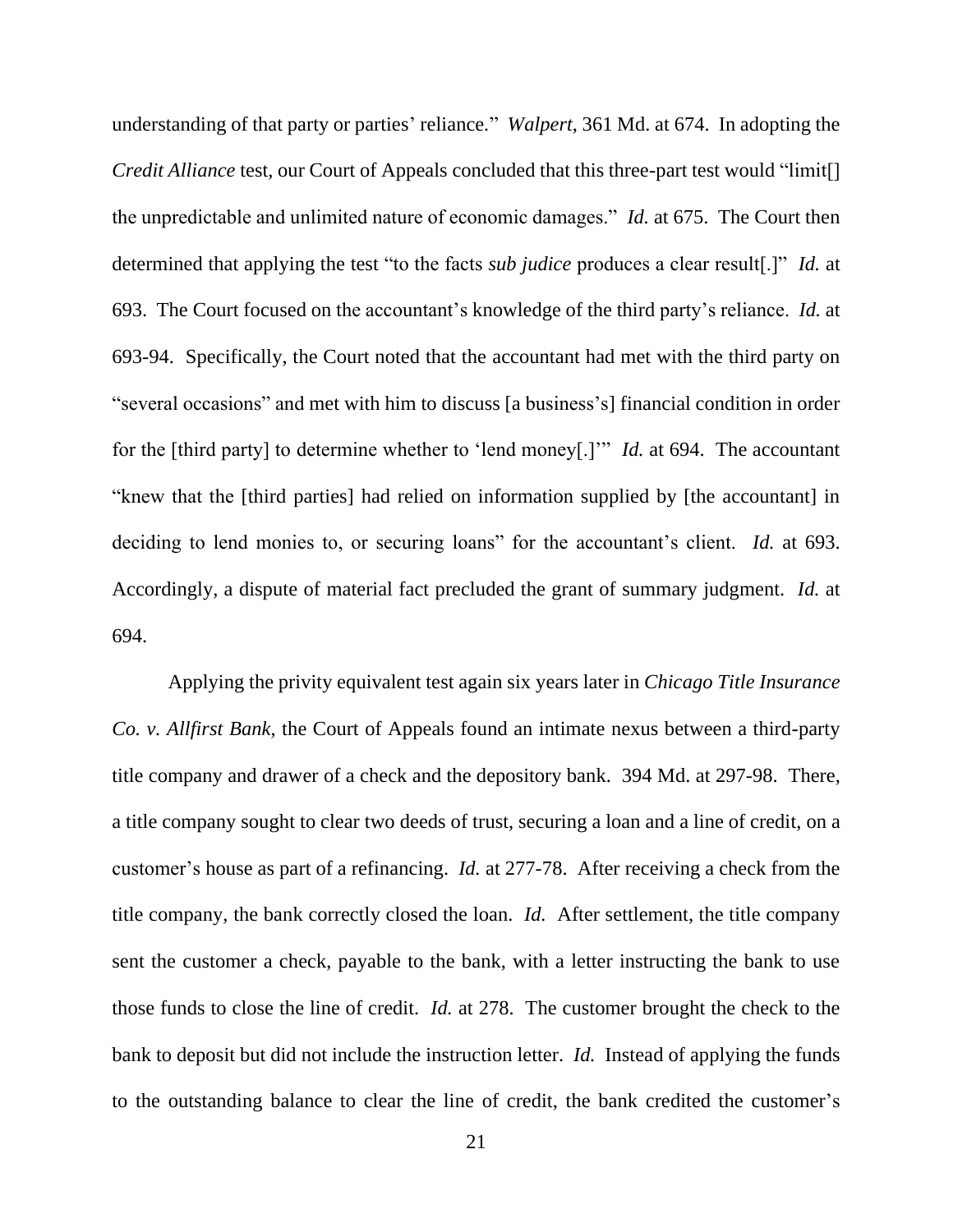individual account. *Id.* at 278. When the customer defaulted on his loan, the bank sought to foreclose. *Id.* at 279. Consequently, the title company learned that the funds had been misapplied and the original mortgage had never been released. *Id.*

The Court of Appeals held that the equivalent of privity existed between the bank and title company. *Id.* at 297-98. Specifically, the Court of Appeals determined that the bank should have known the title company was relying on the bank to properly apply the funds. *Id.* at 297-98. The Court noted that the bank was already aware of the title company, having received and processed the first check to close the loan. *Id.* at 298. Not only had the bank provided the title company with a payoff amount to close the line of credit, its president testified that, when presented with a check payable to the bank without further instruction, the bank manager "should make inquiries to the presenter on 'how they wanted to use the funds.'" *Id.* at 297-98. The Court emphasized that its holding "[did] not impose liability on [the bank] to an indeterminate class of people for an indeterminate time, but rather, addresses a specific entity, [the title company], for this specific transaction." *Id.* at 299-300. *Chicago Title* is the only decision in which the Court of Appeals recognized an intimate nexus between a bank and a non-customer because the facts in that case demonstrated the "intimate" relationship necessary to establish a "privity equivalent."

The antipodal outcome was reached in *Iglesias* where the circuit court granted summary judgment on a negligence claim because the plaintiff had not alleged "facts demonstrating any relationship between herself and [the defendant bank], much less a relationship sufficiently intimate to justify the imposition of a tort duty." 206 Md. App. at 656. There, a loan officer engaged in a fraudulent scheme in which he and others forged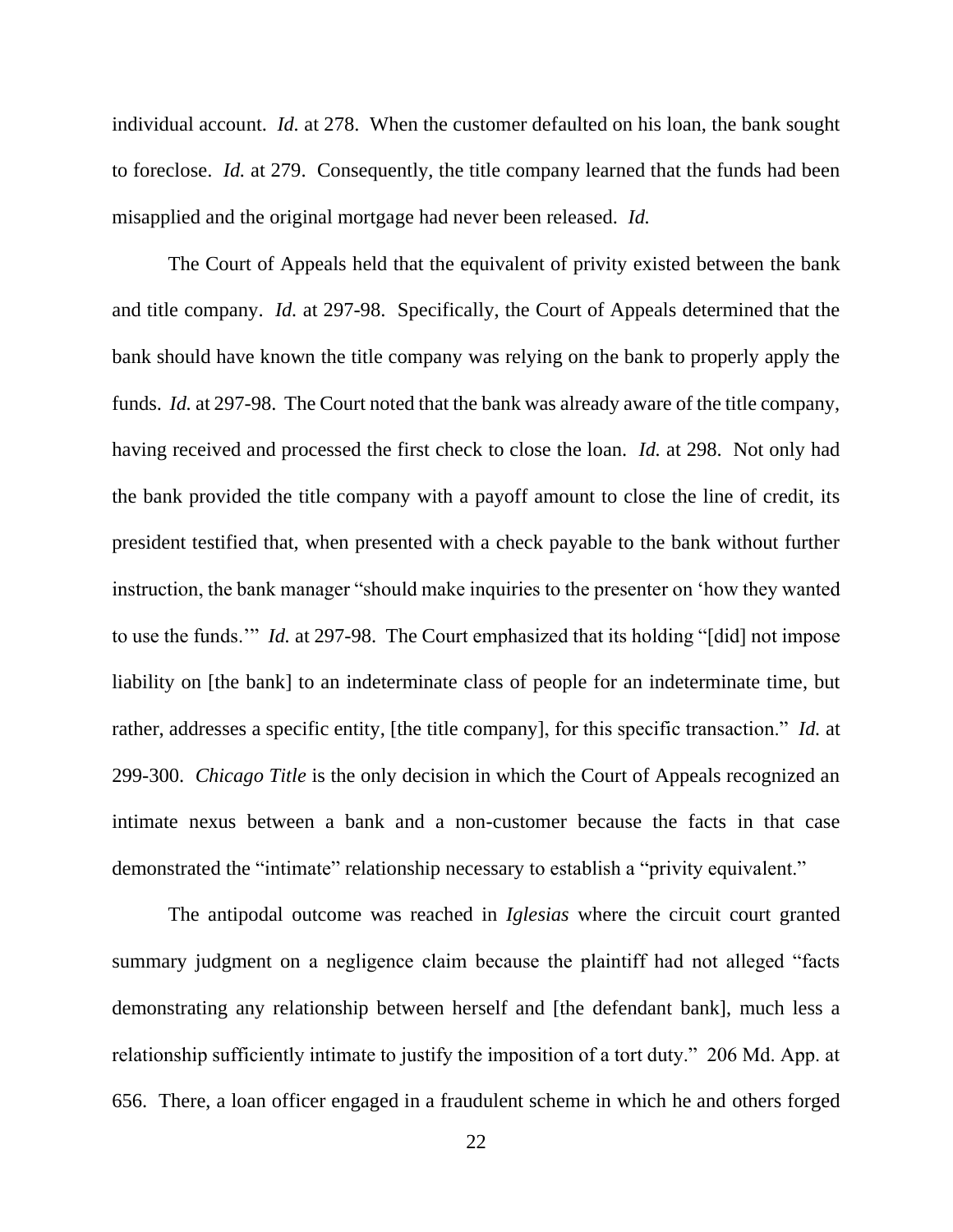notarized powers of attorney to purchase two properties in Iglesias's name. *Id.* at 627-28. After Iglesias discovered the fraud, she sued several parties involved with the real estate settlement, including a negligence action against Pentagon, the title company that conducted the real estate settlements. *Id.* at 628. The circuit court granted summary judgment in favor of Pentagon, finding that the company did not owe a duty to Iglesias. *Id.* at 629.

On appeal to this Court, Iglesias argued that the circuit court erred in finding that Pentagon did not owe her a duty of care to look beyond the facially valid, but fraudulent, powers of attorney used in the real estate transactions. *Id.* at 656. Because Pentagon provided professional services, Pentagon had a duty to ascertain whether Iglesias was an actual party to the transaction. *Id.* at 658-59. Iglesias argued both that she was in direct contractual privity as well as the equivalent of contractual privity with Pentagon on two grounds: first, based on Pentagon's mistaken belief that she was a party to the transaction; and, second, because "red flags" put Pentagon on notice that the powers of attorney were fraudulent, creating a duty on Pentagon's part to investigate whether she was a victim of identity fraud. *Id.* at 659.

We held that the circuit court did not err in granting summary judgment. *Id.* at 656. We concluded that Iglesias was not in contractual privity with Pentagon and that her argument was self-defeating. *Id.* We reasoned:

Iglesias cannot argue, on the one hand, that Pentagon owed her a duty to detect that she was not a true party to the transaction and, on the other hand, that she was in privity with Pentagon because she "paid" for its services out of funds borrowed fraudulently in her name.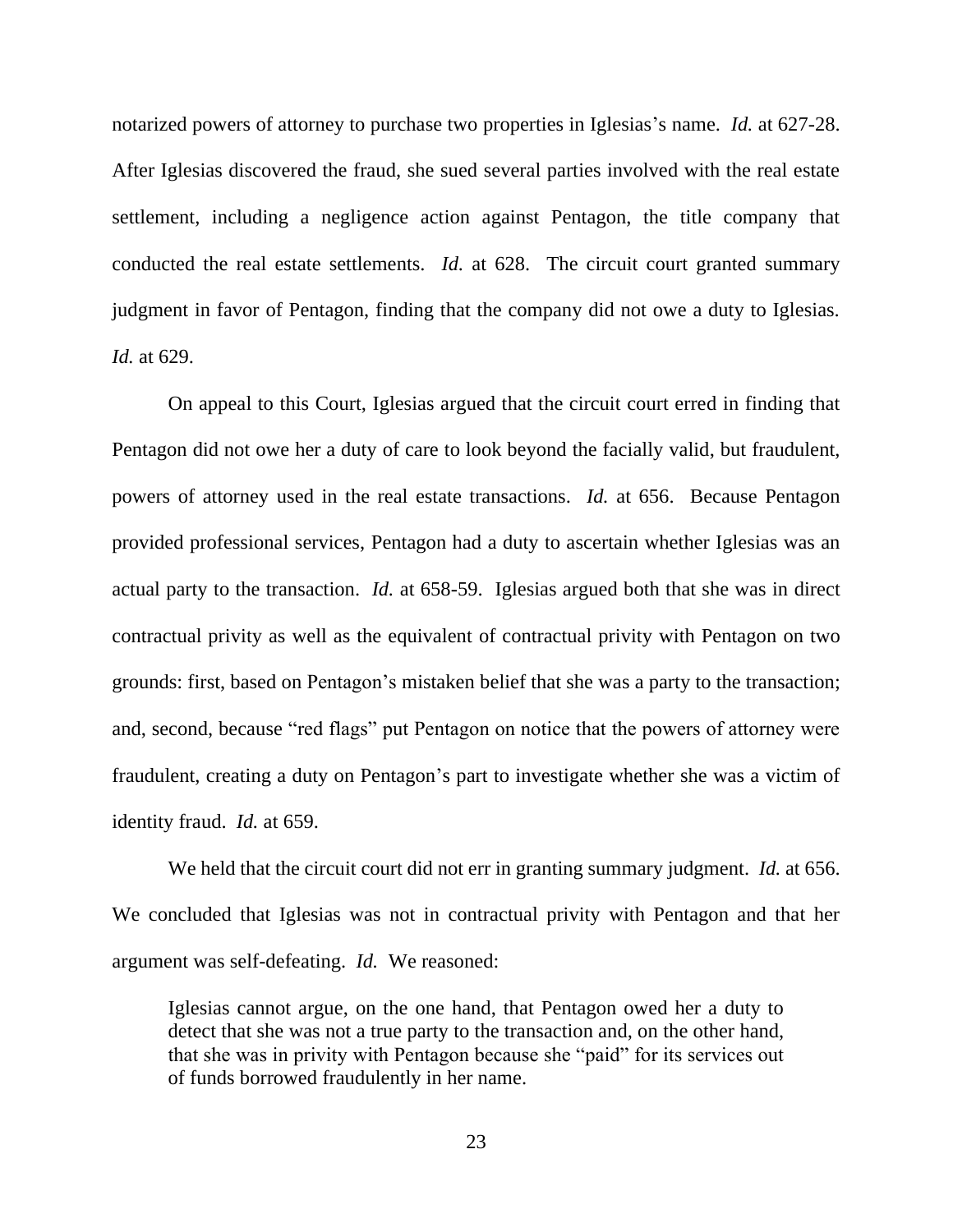*Id.*

Turning to Iglesias's alternative argument, we determined that Pentagon's mistaken belief was insufficient to create the privity-equivalent, in part, because the relationship between Iglesias's imposter and the Pentagon was too attenuated. *Id.* at 660. We ruled that the "red flags" would be material only "if they served to put Pentagon on notice that Iglesias likely was the victim of identity fraud, thus enlightening Pentagon to the fact that she would be relying upon it to protect her interests." *Id.* at 663 (citation omitted). The "red flags" in that case were insufficient to create privity. In sum, we concluded, "none of the facts Iglesias point[ed] to were sufficiently unusual to put Pentagon on notice that a fraud was being committed and that Iglesias was relying upon it to protect her from the fraud." *Id.* at 664.

In *Balfour Beatty*, both this Court and the Court of Appeals held that "in the absence of contractual privity, physical injury, or risk of physical injury, design professionals in large government construction projects do not owe a tort duty to those who bid for and contract with a government entity." 451 Md. at 604; *see also Balfour Beatty*, 226 Md. App. at 427 (same). There, the City of Baltimore contracted with an engineer to design upgrades to a water treatment plant. 451 Md. at 605. The City accepted a contractor's bid to complete the work required by the engineer's design. *Id*. During the construction, the contractor "encountered leaking and other problems, which resulted in delays and cost overruns." *Id.* at 606. The contractor filed a three-count complaint for professional negligence, negligent misrepresentation, and a claim under Restatement (Second) of Torts § 552 against the engineer to recover damages for its loss. *Id.* The engineer filed a motion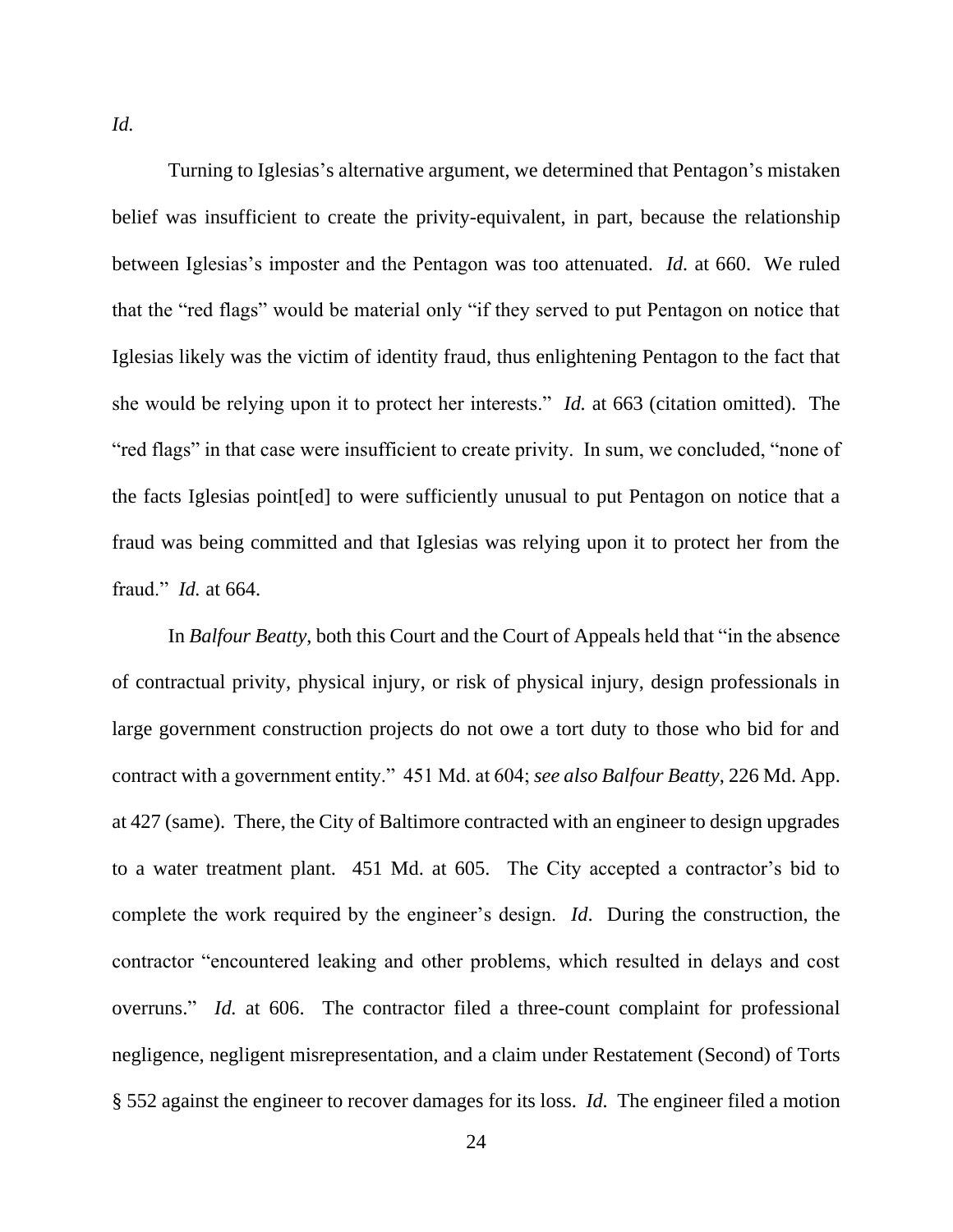to dismiss for failure to state a claim because "without privity between the parties, no legally cognizable tort duty ran from Engineer to Contractor that would permit recovery of purely economic losses." *Id.* at 607. After oral argument, the circuit court granted the engineer's motion because of the lack of privity, and we affirmed. *Id.* at 608. The Court of Appeals then granted certiorari to consider, among other things, whether "the economic loss doctrine bar[s] a general contractor's professional negligence claim against a design professional on a government construction project under the privity-equivalent analysis of the intimate nexus test[.]" *Id.*

After reviewing the evolution of the economic loss doctrine and the intimate nexus test, the Court of Appeals "decline[d] to extend the privity-equivalent intimate nexus test to design professionals on government construction projects." *Id.* at 627. Central to the Court's decision was the "complex web of contracts that typically undergird a public construction project," which offers contractors "sufficient opportunity to protect themselves (and anticipate their liability) in negotiating these contracts." *Id.* at 626. "In the context of larger construction projects, . . . parties typically rely on a network of contracts to allocate their risks, duties, and remedies . . . and do have the opportunity to bargain and define their rights and remedies, or to decline to enter into the contractual relationship if they are not satisfied with it." *Id.* (quoting *BRW, Inc. v. Dufficy & Sons, Inc.*, 99 P.3d 66, 72 (Colo. 2004)). Further, the Court was "mindful that government contracts have a special consideration—the public purse. Imposing a tort duty on design professionals will likely correlate with an increase in project costs and with a corresponding rise in price for government entities." *Id.* at 626-27. Accordingly, the "complex web of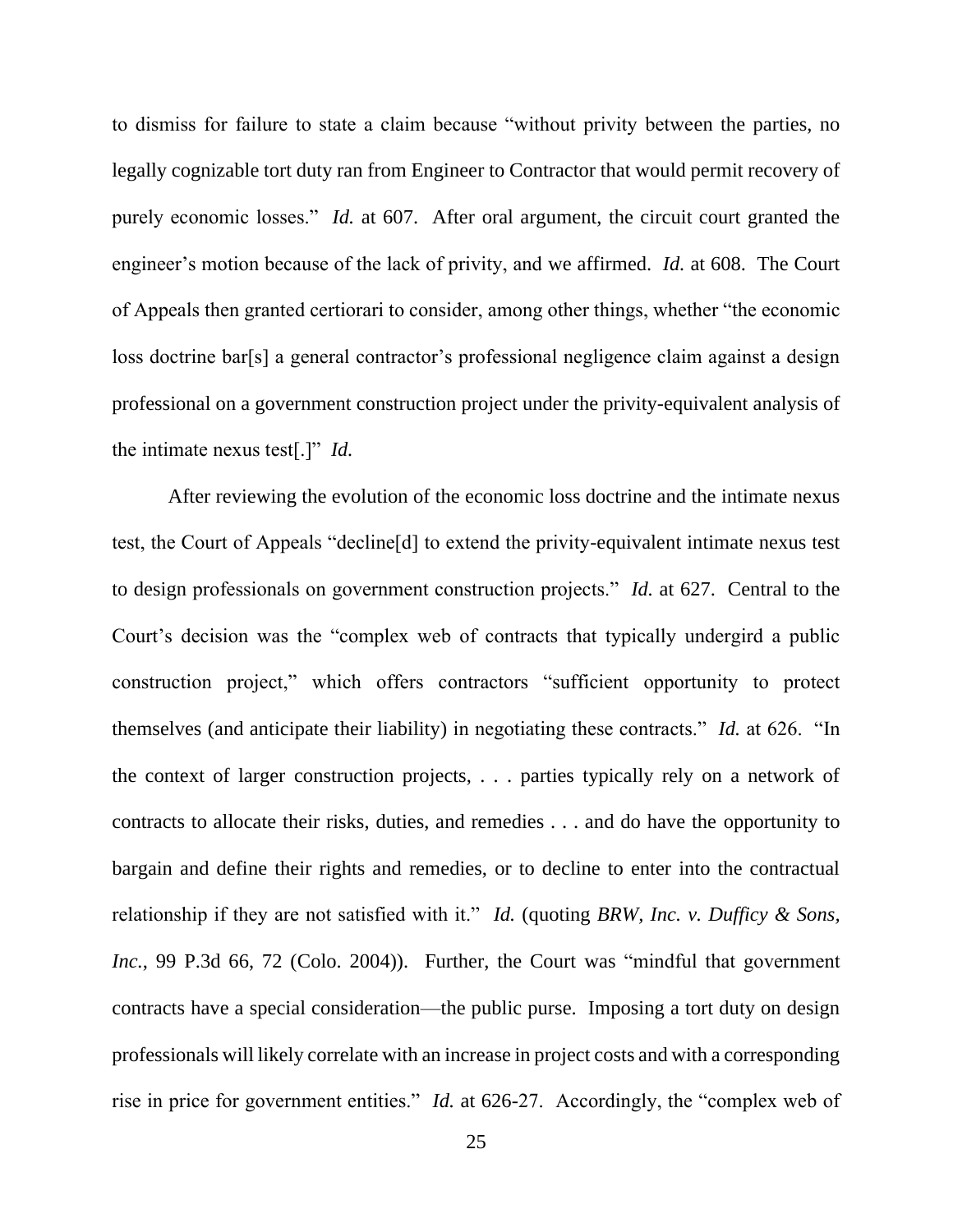contractual arrangements" in public construction projects "predominates" and precludes "injecting a tort duty" against the public interest. *Id.* at 630.

In concluding our survey of the intimate nexus test, we quote Judge Adkins's observation about the level of conduct linking the plaintiff to the defendant that is required to establish an intimate nexus:

These cases illustrate that regardless of whether we apply the *Credit Alliance/Walpert* test, our privity-equivalent analysis in economic loss cases looks for linking conduct—enough to show the defendant knew or should have known of the plaintiff's reliance. This means, of course, that context is critical.

*Balfour Beatty*, 451 Md. at 620-21.

## **D. Construction Lenders and Duty**

Returning to our threshold consideration, we have found no reported decision in Maryland that squarely answers whether a lender owes a duty to ensure that a subcontractor receives payment from its disbursements to the general contractor absent any contractual obligation to do so. Further, our courts have not yet had the opportunity to apply the "privity equivalent" test in a negligence action against a lender for economic damages resulting from an alleged failure to ensure that subcontractors are paid for their work.

*Richard F. Kline, Inc. v. Signet Bank/Maryland*, 102 Md. App. 727 (1995), represents perhaps the clearest enunciation from our courts of a lender's duty to a subcontractor. In *Kline*, we addressed, as a matter of first impression, whether "a construction lender was unjustly enriched where the subcontractor was unable to obtain a mechanic's lien or seek damages for breach of contract because the general contractor was in bankruptcy." *Id.* at 731. The subcontractor averred that the lender knew that the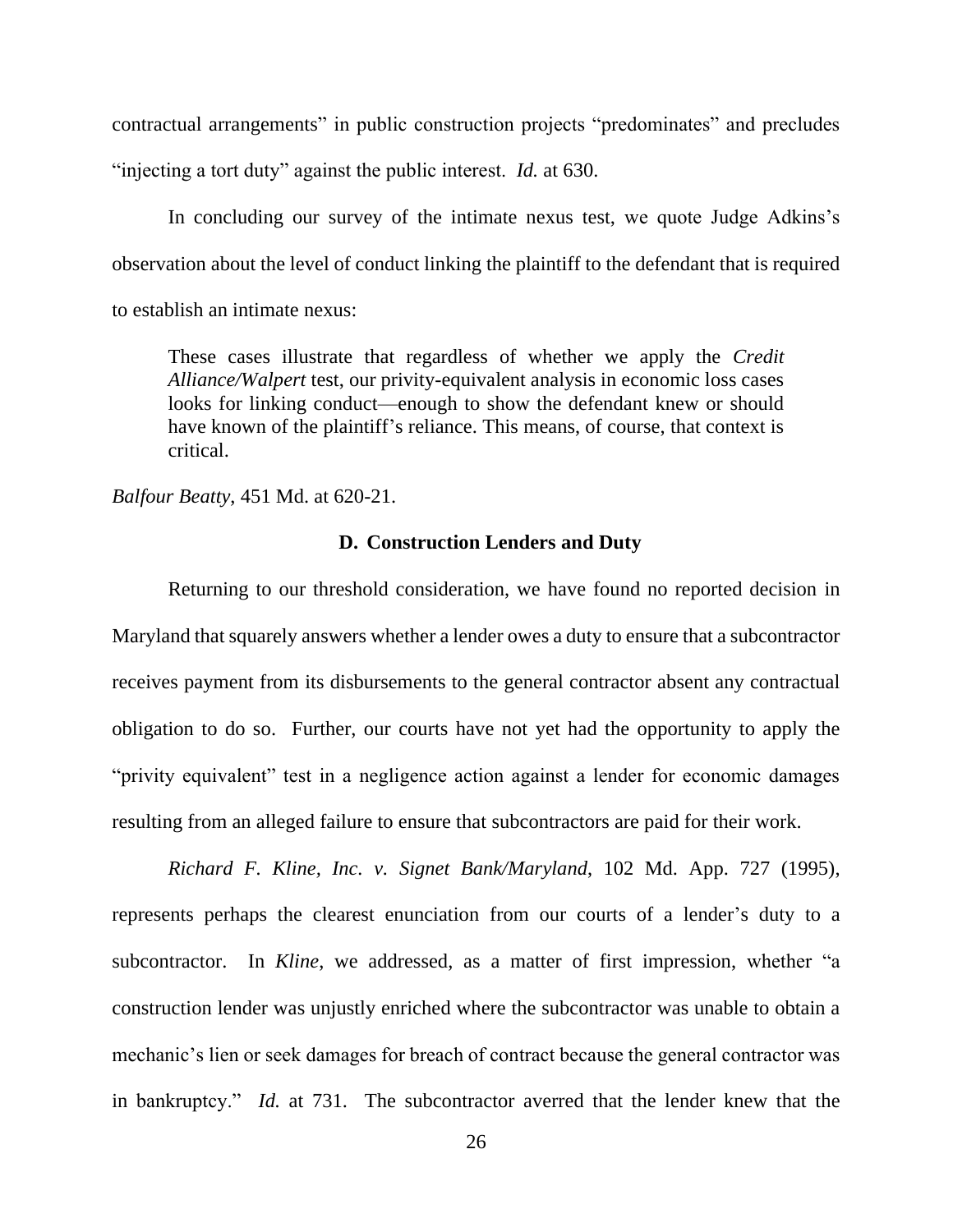developer, the lender's borrower, had defaulted on the project but, instead of informing the subcontractors, paid none of the subcontractors and increased the value of its collateral. *Id.* at 729. After setting out the elements of unjust enrichment, this Court summarized that a "party seeking recovery under the doctrine of unjust enrichment 'must demonstrate that the [third party] has in fact been benefitted[.]'" *Id.* at 733 (citing *Meehan v. Cheltenham Township*, 189 A.2d 593, 595 (1963)). Further, we noted that "in the absence of some misleading by the third party, the mere failure of performance by one of the contracting parties does not give rise to a right of restitution against the third party." *Id.* (quoting *Meehan*, 189 A.2d at 596). Consequently, we recognized that "it would be 'manifestly unfair' for a court to make the construction mortgage lender an 'insurer of the subcontractors' interests."' *Id.* at 733 (citing *D.A. Hill Co. v. CleveTrust Realty*, 573 A.2d 1005, 1010 (Pa. 1990)).

The subcontractor contended that the lender "had a duty to notify [subcontractor] that [developer] had defaulted on the loan." *Id.* at 734. We saw "no such duty," *id.*, and explained:

If a project has not been completed, and the construction lender has not fully disbursed funds for the work completed, an unpaid subcontractor may not support its claim for payment from those funds merely by asserting that the construction lender failed in its duty to notify the subcontractor of a default, because no such duty exists. To require otherwise, would no doubt make it more difficult for developers to obtain construction loans.

*Id.* at 734-35. To prevail on its unjust enrichment claim, the subcontractor would have to "show that it was in some way induced by the construction lender." *Id.* at 735. Although the cause of action in *Kline* was unjust enrichment, as opposed to negligence, the case is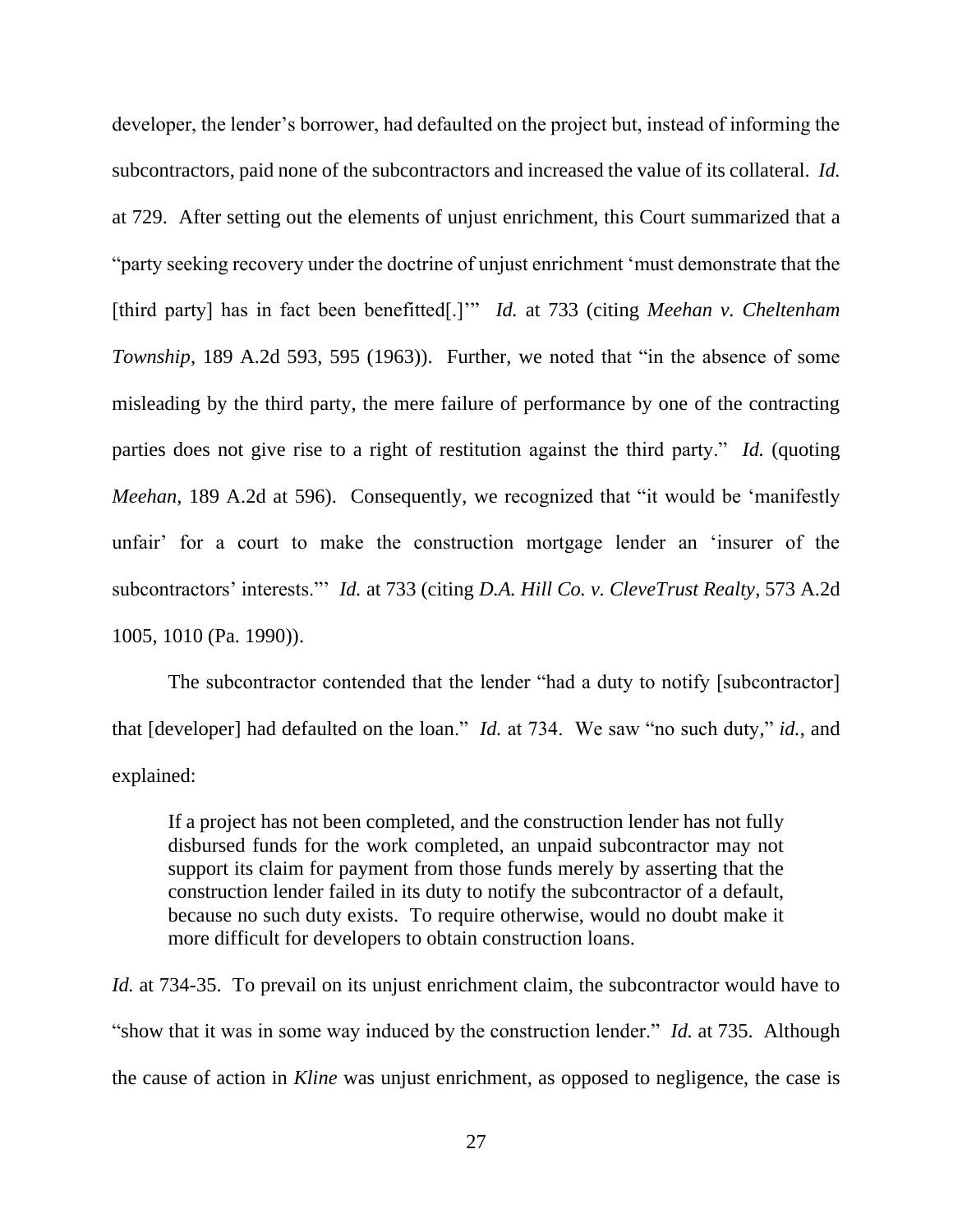instructive insofar as it considers the duty of care by a lender to a party with whom it does not have a direct relationship. *See also Eisenberg v. Wachovia Bank, N.A.*, 301 F.3d 220, 225 (4th Cir. 2002) ("Courts in numerous jurisdictions have held that a bank does not owe a duty of care to a noncustomer with whom the bank has no direct relationship.") (interpreting North Carolina law and collecting cases).

Appellate decisions from other states that have reached this issue have broadly determined that a lender providing a construction loan owes no duty to an unpaid subcontractor absent the lender's express promise or assurance of payment. For example, in *Peterson v. First Clayton Bank & Trust Co.*, a materialman sued a construction lender for disbursing loan proceeds to the builder without first verifying that subcontractors and materialmen had been paid. 447 S.E.2d 63, 64 (Ga. App. 1994). The builder failed to pay subcontractors and suppliers, liens accrued on the property, and the bank foreclosed. *Id.* at 65. After the trial court granted summary judgment, the materialman appealed. *Id.* On appeal, the Court of Appeals of Georgia, noting that "the question of duty is for the court," found that no duty existed to ensure that suppliers were paid before disbursing funds to the builder:

Given that the [bank's] primary role is to protect its interest in the secured property, we find no basis for imposing upon the lender the duties of the owner and general contractor to pay for labor and materials supplied to the project. Absent clear evidence that the [bank] either expressly agreed to undertake this obligation or actively participated in the monitoring of payments made during the construction, the creation of such a burden would discourage lending.

*Id.* at 68.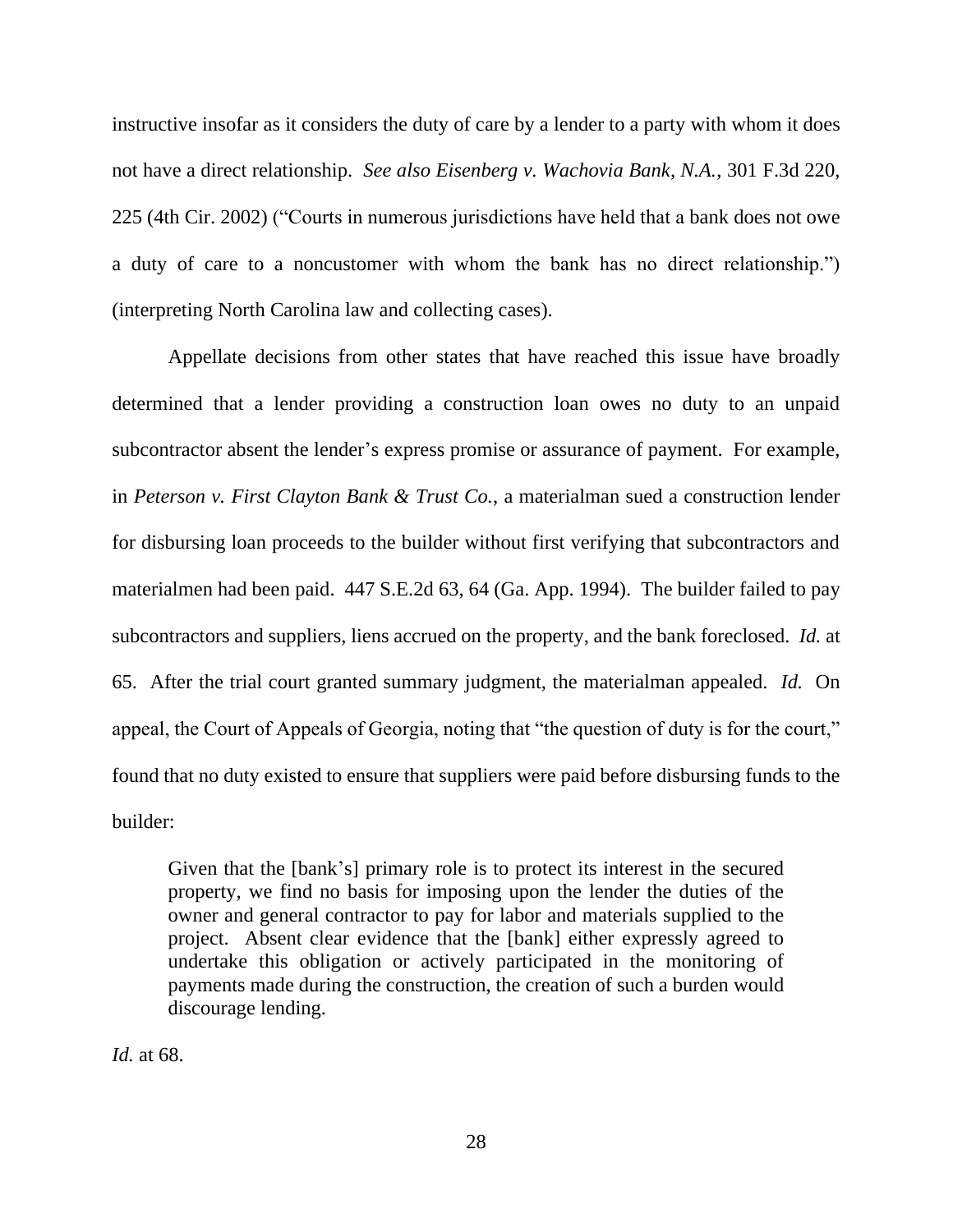In *Resolution Trust Corp. v. BVS Development, Inc.*, the United States Court of Appeals for the Ninth Circuit considered whether a construction lender owed a duty to a subordinated seller. 42 F.3d 1206, 1214-15 (9th Cir. 1994). In affirming the grant of summary judgment, the Court held:

The duty of a lender to supervise the use of loan funds arises only from a written agreement to do so, or perhaps from the knowledge that the seller is relying on such monitoring and the lender does not disclaim such reliance or the lender actively undertakes such a role. Because there is no duty on the bank implied in law, and because the written agreements disclaim any implied duty, the appellants' arguments must fail.

*Id.*; *see also Koppers Co. v. Garling & Langlois*, 594 F.2d 1094, 1100 (6th Cir. 1979) ("[T]here is strong authority in other jurisdictions against making construction lenders (and, we suppose, their disbursing agents) the absolute insurers of subcontractors' risks.") (collecting cases); *United Plumbing & Heating Co. v. AmSouth Bank*, 30 So.3d 343, 348 (Miss. Ct. App. 2009) ("We hold [subcontractor's] negligence claim invalid as a matter of law. We find no contract, statute, or law that would establish that [lender] had a duty to (1) pay money to a party it was not obligated to pay; (2) investigate or contradict a valid request made by its client[]; or (3) adhere to its own dispute resolution policies when [subcontractor] was neither a client nor a party to any valid contract involving [lender].").

This principle is also found in leading scholarly publications. *See* 2 LAW OF REAL ESTATE FINANCING § 14:23 (database updated November 2020) ("Ordinarily the construction lender has no duty of care to ensure that the disbursements correspond to work completed or that subcontractors and suppliers (as potential lienholders) are paid by the contractor."); Paul A. Sandars III, *Theories of Lender Liability on Construction Projects*,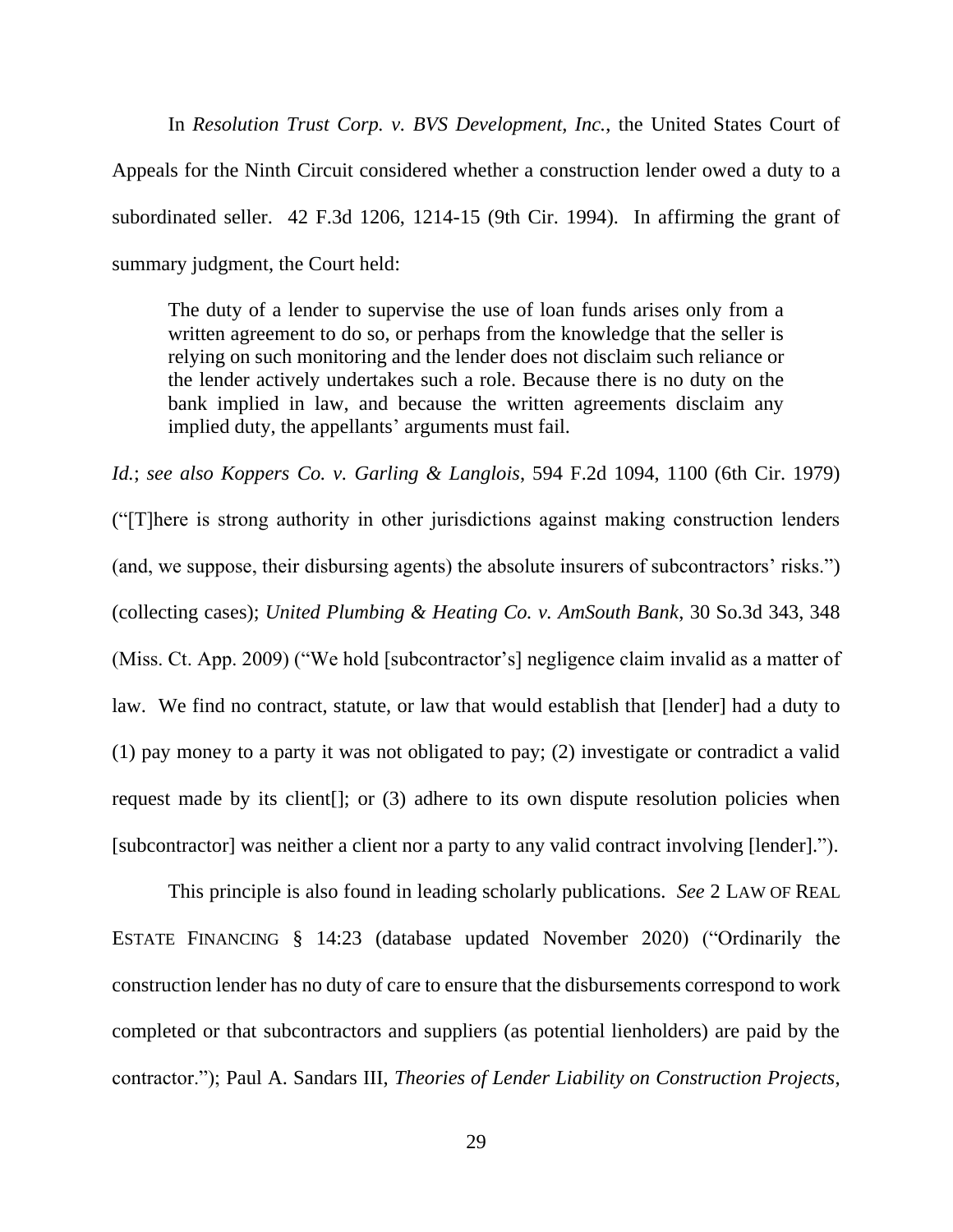CONSTR. LAWYER, 44 (Am. Bar Ass'n, Fall 2005) ("Generally, construction lenders that restrict their involvement to financing will not be found liable under a lender liability theory.").

Bel Air Carpet refers us, in contrast to the weight of the foregoing authorities, only

to Section 1311.011 of the Revised Code of Ohio, which concerns the operation of

mechanic's liens. This section provides, in pertinent part:

(4) No lending institution shall make any payment to any original contractor until the original contractor has given the lending institution the original contractor's affidavit stating:

(a) That the original contractor has paid in full for all labor and work performed and for all materials furnished by the original contractor and all subcontractors, material suppliers, and laborers prior to the date of the closing of the purchase or during and prior to the payment period, except such unpaid claims as the original contractor specifically sets forth and identifies both by claimant and by amount claimed;

(b) That no claims exist other than those claims set forth and identified in the affidavit required by division  $(B)(4)$  of this section.

(5) When making any payment under the home construction contract or on behalf of the owner or part owner under a home purchase contract, the lending institution may accept the affidavit of the original contractor required by division (B)(4) of this section and act in reliance upon it, unless it appears to be fraudulent on its face. The lending institution is not financially liable to the owner, part owner, purchaser, lessee, or any other person for any payments, except for gross negligence or fraud committed by the lending institution in making any payment to the original contractor.

After receipt of a written notice of a claim of a right to a mechanic's lien by a lending institution, failure of the lending institution to obtain a lien release from the subcontractor, material supplier, or laborer who serves notice of such claim is prima-facie evidence of gross negligence.

Ohio Rev. Code Ann. § 1311.011 (West). Bel Air Carpet asserts that this provision protects

subcontractors; however, the Supreme Court of Ohio has clarified that a lending institution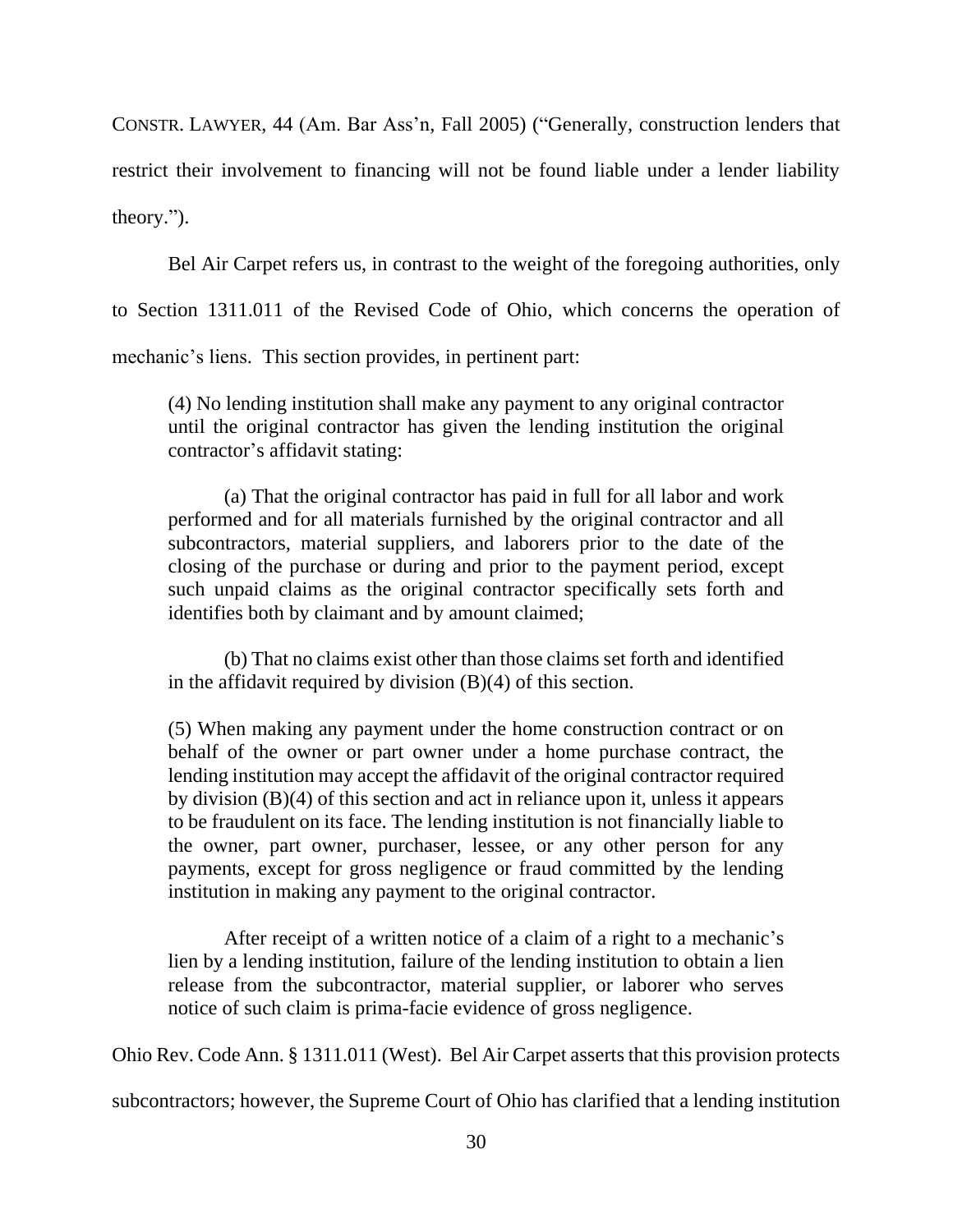owes a duty to the homeowner, not the subtrades. *Thompson Elec., Inc. v. Bank One, Akron, N.A.*, 525 N.E.2d 761, 770 (Ohio 1988) ("[W]hile a lending institution may owe a duty to a homeowner to obtain affidavits before disbursing funds from a construction loan, no such duty extends to subtrades."). Moreover, if we take Bel Air Carpet's argument at face value, it is requesting that we impose a broad-based common law duty of care on lenders in Maryland, predicated on a mechanic's lien statute in Ohio.<sup>8</sup>

We conclude that Maryland law does not recognize a general duty on the homeowner's lender to ensure that the general contractor on a home construction project pays all of its subcontractors for work completed when the lender disburses funds to the general contractor, and where there is no privity of contract or intimate nexus between the lender and the subcontractors. The public policy of Maryland and other states disfavor imposing such a general duty of care on home construction lenders. As we note above, it would be "manifestly unfair" to make lenders the "insurer of the subcontractors' interests" by imposing a general duty on lenders to ensure that general contractors properly pay unknown subcontractors for their work. *See Kline*, 102 Md. App. at 733.

<sup>8</sup> Pursuant to Maryland Code (1974, 2015 Repl. Vol., 2018 Supp.), Real Property Article, § 9-104(f)(3), "the lien of the subcontractor against a single family dwelling being erected on the land of the owner for his own residence shall not exceed the amount by which the owner is indebted under the contract at the time the notice is given." Bel Air Carpet failed to demonstrate how it could have successfully asserted a mechanic's lien when each homeowner had already paid the entire purchase price for the construction project to Korey Homes, nor did Bel Air Carpet identify any statutory, regulatory or contractual requirement on Hamilton Bank to request mechanics lien releases to ensure subcontractors and suppliers were paid.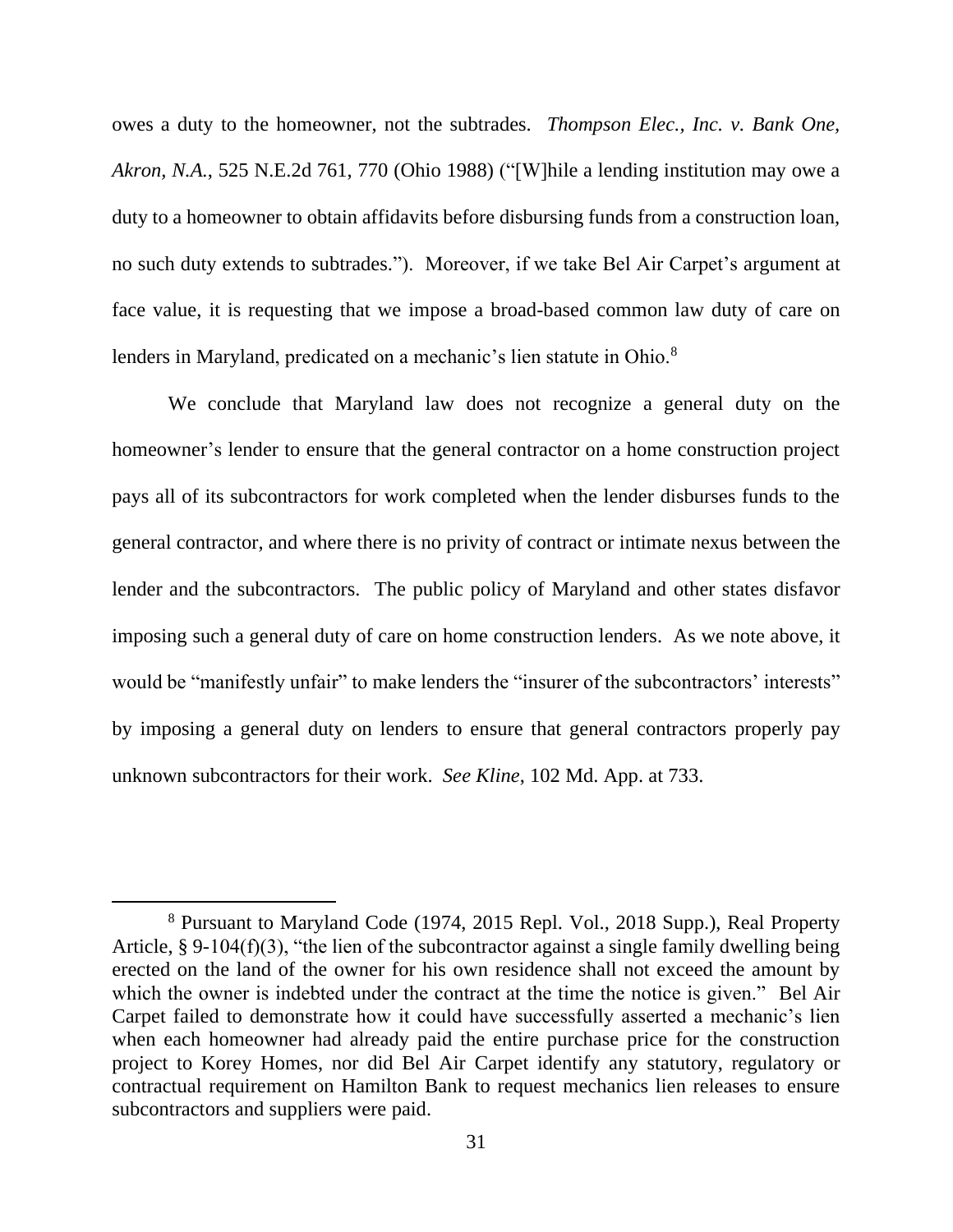### **E. Analysis**

Applying the foregoing precepts, we hold that Bel Air Carpet has failed to allege a cognizable duty of care owed to it by Hamilton Bank because Bel Air Carpet does not allege privity or any equivalent intimate nexus in the complaint. The complaint does not allege the necessary "linking conduct" between the parties to justify Bel Air Carpet's reliance that Hamilton Bank would ensure that its borrower's funds were paid to Bel Air Carpet.<sup>9</sup> Bel Air Carpet concedes that "contractual privity does not exist between Bel Air Carpet and Hamilton Bank" and recognizes that it must "adequately ple[a]d 'its equivalent' to allege the requisite duty of care."

According to Bel Air Carpet's complaint, the duty allegedly owed to *Bel Air Carpet* derived from a relationship between *Hamilton Bank* and *Korey Homes*, whereby Hamilton Bank "ignored most, if not all, standard financial practices in disbursing construction loan funds to Korey Homes on behalf of its borrowers[.]" To be sure, missing from Bel Air Carpet's complaint, is the allegation of *any* relationship between Hamilton Bank and Bel Air Carpet.

As our review of our cases requiring an intimate nexus highlights, the plaintiff must allege "linking conduct" sufficient to "show the defendant knew or should have known of the plaintiff's reliance." *Balfour Beatty*, 451 Md. at 620-21. Nowhere in the complaint does Bel Air Carpet allege that Hamilton Bank made a specific promise or representation

<sup>&</sup>lt;sup>9</sup> In reaching this holding, we do not foreclose the possibility that a contractor, subcontractor, supplier, or similar entity could allege a specific factual scenario that would demonstrate an intimate nexus with a lender.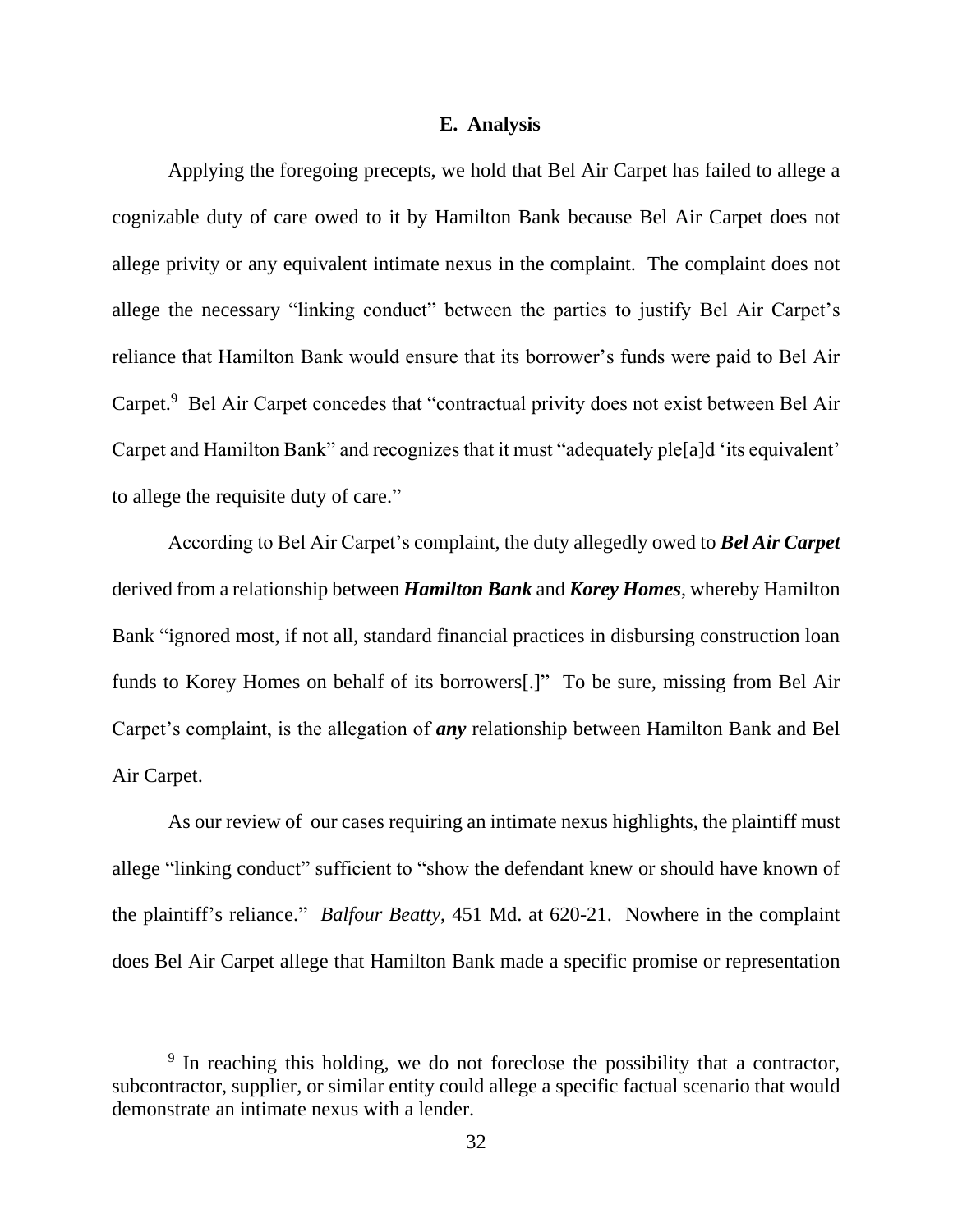to perform an obligation for Bel Air Carpet's benefit or that Hamilton Bank knew that Bel Air Carpet was relying on it. Bel Air Carpet seeks to cure this defect by asserting a broadbased standard in the construction industry. Unfortunately for Bel Air Carpet, neither Maryland nor most other states recognize such a broad-based duty of care that requires a lender to ensure that subcontractors and suppliers are paid. Perhaps this is an issue the General Assembly may want to address, but we decline to adopt such a broad duty of care to lenders in the construction industry as a matter of law. *100 Inv. Ltd. P'ship*, 430 Md. at 211. As the Court of Appeals, quoting an article relied on in an Indiana case, explained in

### *Balfour Beatty*:

Perhaps more than any other industry, the construction industry is vitally enmeshed in our economy and dependent on settled expectations. The parties involved in a construction project rely on intricate, highly sophisticated contracts to define the relative rights and responsibilities of the many persons whose efforts are required—owner, architect, engineer, general contractor, subcontractor, materials supplier—and to allocate among them the risk of problems, delays, extra costs, unforeseen site conditions, and defects. Imposition of tort duties that cut across those contractual lines disrupts and frustrates the parties' contractual allocation of risk and permits the circumvention of a carefully negotiated contractual balance among owner, builder, and design professional.

451 Md. at 626 (quoting *Indianapolis-Marion Cnty. Pub. Library v. Charlier Clark &* 

*Linard, P.C.*, 929 N.E.2d 722, 737 (Ind. 2010)).

If we were to adopt Bel Air Carpet's theory, we would alter the delicate contractual balance in the construction industry and the privity requirement of the economic loss doctrine. We would render Hamilton Bank the "insurer of the subcontractors' interest" a concern we enunciated in *Kline*. 102 Md. App. at 733. Even assuming that there is a standard in the industry that a bank require mechanic's lien releases, Bel Air Carpet has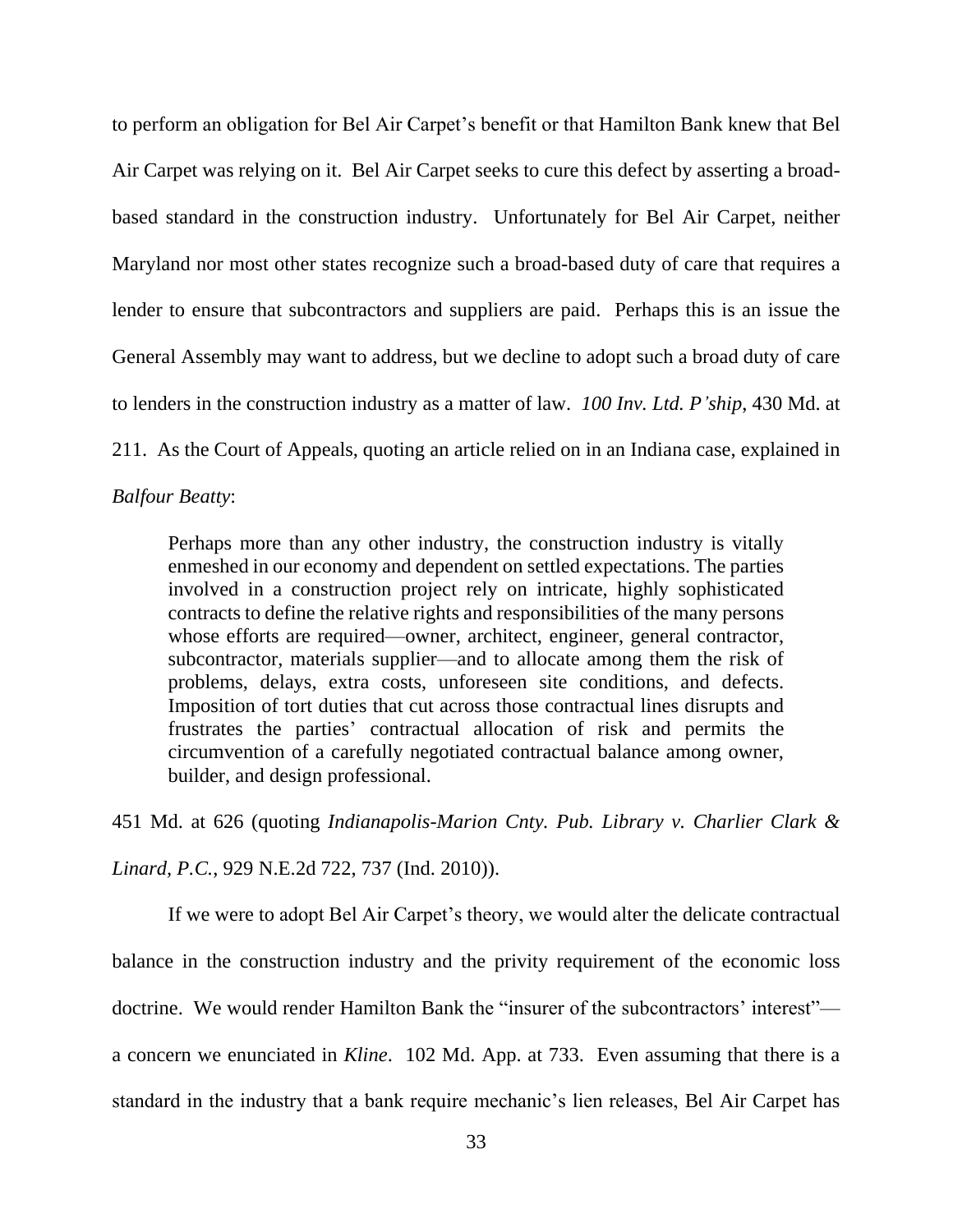not alleged how or why a duty of care should be imposed upon Hamilton Bank for its benefit. *Peterson*, 447 S.E.2d at 68. Although it may be foreseeable that Hamilton Bank's failure to request mechanic's lien releases or inspect the properties could harm Bel Air Carpet, unless Hamilton Bank owes Bel Air Carpet a duty, Hamilton Bank cannot be liable to Bel Air Carpet in negligence. *Ashburn v. Anne Arundel Co.*, 306 Md. 617, 628 (1986) ("[T]here is no duty to control a third person's conduct so as to prevent personal harm to another, unless a 'special relationship' exists either between the actor and the third person or between the actor and the person injured.").

### **II.**

#### **Denial of Discovery**

Bel Air Carpet claims that the circuit court erred in dismissing the negligence claim before the parties had engaged in discovery. Specifically, Bel Air Carpet claims it "was deprived of an opportunity to produce evidence that could better establish the elements of the relationship between it and Hamilton Bank[.]"

Bel Air Carpet's contention is without merit. Because the circuit court's ruling that Hamilton Bank did not owe a duty of care to Bel Air Carpet was a legal determination, discovery could not have saved the deficiency in Bel Air Carpet's complaint. *100 Inv. Ltd. P'ship*, 430 Md. at 211. Further, the circuit court judge limited herself to the four corners of the complaint and the accompanying exhibits in ruling on the motion to dismiss.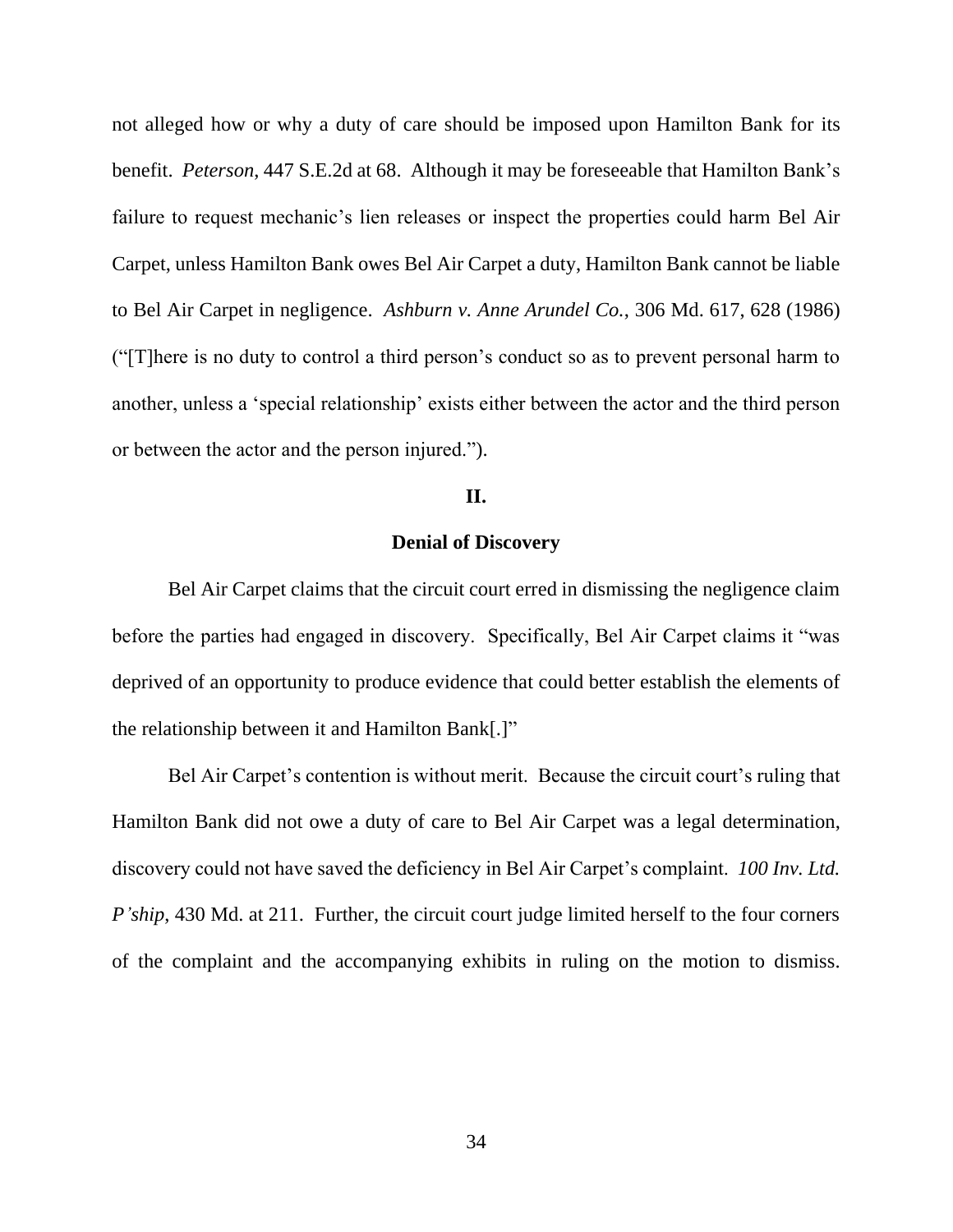*Rounds*, 441 Md. at 636. Correspondingly, any discovery could not have overcome Bel Air Carpet's failure to plead the requisite duty of care in its complaint. <sup>10</sup>

# **JUDGMENT OF THE CIRCUIT COURT FOR HARFORD COUNTY AFFIRMED; COSTS TO BE PAID BY APPELLEE.**

<sup>&</sup>lt;sup>10</sup> At oral argument, counsel for Hamilton Bank asserted that two letters from Hamilton Bank's counsel, attached to Bel Air Carpet's opposition to the motion to dismiss, were not included in the record. In the first letter, Hamilton Bank confirmed that it wired the final draw on one of the projects to Korey Homes; and, in the second, Hamilton Bank advised its borrowers that "Korey Homes may not have used some of the monies that were advanced to it under your loan to pay subcontractors who should have been paid from the proceeds of those advances." While these documents undoubtedly *are in the record*, as we have explained, the circuit court properly declined to consider them in ruling on the motion to dismiss.

Furthermore, we clarify that this opinion does not offer any countenance to Hamilton Bank's representation at oral argument that a homeowner would be unconcerned about whether subcontractors and suppliers who contributed to the construction of their home received payment for their services. Counsel for Hamilton Bank provided no authority for this sweeping assertion, and, on this point, there was certainly no evidence in the record.